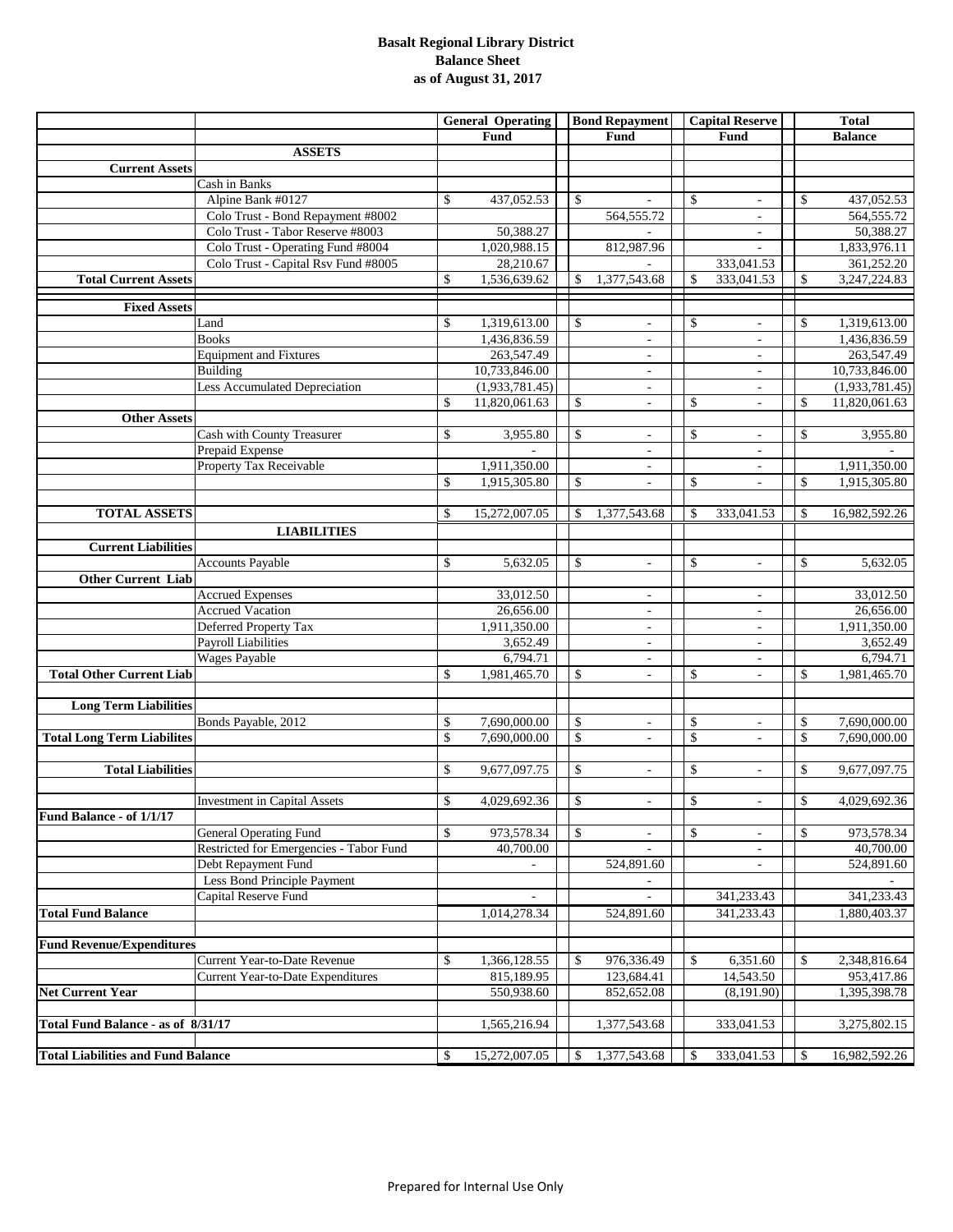|                    |                     |                                                                       | Aug 2017<br><b>Actuals</b> | Jan - Aug 2017<br><b>Actuals</b> | <b>Previous Year Jan-</b><br>Aug 2016 Actual | 2017 Budget    | <b>Budget</b> | <b>Budget</b> | Over/(Under) % of Annual 2016 Year End<br><b>Actuals</b> | <b>NOTES</b>                |
|--------------------|---------------------|-----------------------------------------------------------------------|----------------------------|----------------------------------|----------------------------------------------|----------------|---------------|---------------|----------------------------------------------------------|-----------------------------|
|                    |                     | <b>General Operating Fund Balance 1/1/17 (Includes Tabor Reserve)</b> |                            | 1,014,278.34                     | 1,151,394.00                                 |                |               |               |                                                          |                             |
| General Fund:      |                     |                                                                       |                            |                                  |                                              |                |               |               |                                                          |                             |
|                    |                     | 4005 General Operating Mill Levy                                      |                            |                                  |                                              |                |               |               |                                                          |                             |
| 4010               | Eagle County        |                                                                       | 7,415.13                   | 519,306.12                       | 506,793.65                                   | 541,537.76     | (22, 231.64)  | 95.89%        | 525,502.12                                               |                             |
| 4020               |                     | Pitkin County                                                         | 8,720.23                   | 390,261.94                       | 452,116.58                                   | 468,320.05     | (78,058.11)   | 83.33%        | 462,355.99                                               |                             |
| 4030               |                     | Mill Levy Increase                                                    | 5,670.23                   | 324,200.08                       | $\sim$                                       | 349,774.49     | (25,574.41)   | 92.69%        |                                                          | allocating 26% of mill levy |
| 4040               |                     | Tax Abatement                                                         | $\sim$                     | 13,155.26                        | $\sim$                                       | 13,155.26      | $\sim$        | 100.00%       |                                                          | will allocate .958% 6/30    |
|                    |                     | <b>Total General Operating Mill Levy</b>                              | 21,805.59                  | 1,246,923.40                     | 958,910.23                                   | 1,372,787.56   | (125, 864.16) | 90.83%        | 987,858.11                                               |                             |
|                    |                     | 4100 MVSO - General Operating                                         |                            |                                  |                                              |                |               |               |                                                          |                             |
| 4110               | Eagle County        |                                                                       | 5,668.20                   | 39,836.55                        | 31,323.64                                    | 35,000.00      | 4,836.55      | 113.82%       | 47,618.63                                                |                             |
| 4120               |                     | Pitkin County                                                         | 2,528.73                   | 24,873.13                        | 19,873.84                                    | 30,000.00      | (5, 126.87)   | 82.91%        | 29,683.97                                                |                             |
|                    |                     | Total MVSO - General Operating                                        | 8,196.93                   | 64,709.68                        | 51,197.48                                    | 65,000.00      | (290.32)      | 99.55%        | 77,302.60                                                |                             |
| 4200 Fines & Fees  |                     |                                                                       |                            |                                  |                                              |                |               |               |                                                          |                             |
| 4205               |                     | Coffee Purchase                                                       | 72.00                      | 535.70                           | 679.33                                       | 500.00         | 35.70         | 100.00%       | 974.03                                                   |                             |
| 4210               | Copies              |                                                                       | 800.90                     | 5,595.01                         | 4,981.39                                     | 6,000.00       | (404.99)      | 93.25%        | 7,245.87                                                 |                             |
| 4215               | Earbuds             |                                                                       | 15.20                      | 145.60                           | 306.80                                       | 100.00         | 45.60         | 100.00%       | 361.80                                                   |                             |
| 4220               | Faxing              |                                                                       | 128.00                     | 514.00                           | 546.34                                       | 1,000.00       | (486.00)      | 51.40%        | 846.46                                                   |                             |
| 4230               | Fines               |                                                                       | 1,106.89                   | 12,689.45                        | 14,739.65                                    | 25,000.00      | (12,310.55)   | 50.76%        | 20,191.07                                                |                             |
| 4240               | <b>Guest Passes</b> |                                                                       | 11.00                      | 108.00                           | 216.40                                       | 600.00         | (492.00)      | 18.00%        | 276.40                                                   |                             |
| 4250               |                     | Meeting Room Rental                                                   | 287.50                     | 2,721.25                         | 4,831.00                                     | 5,000.00       | (2,278.75)    | 54.43%        | 6,858.00                                                 |                             |
| 4260               |                     | <b>Replacement Books</b>                                              | 225.47                     | 740.62                           | 323.46                                       | 750.00         | (9.38)        | 98.75%        | 692.70                                                   |                             |
| 4270               |                     | Replacement Library Cards                                             | 41.00                      | 223.19                           | 395.70                                       | 500.00         | (276.81)      | 44.64%        | 576.70                                                   |                             |
| 4280               |                     | <b>Test Proctoring</b>                                                | 20.00                      | 60.00                            | 74.00                                        | 100.00         | (40.00)       | 60.00%        | 84.00                                                    |                             |
| 4290               |                     | Holy Cross Deposit Return/Member Equity                               | $\sim$                     | 1,881.44                         | 1,506.26                                     | 1,200.00       | 681.44        | 156.79%       | 1,596.10                                                 |                             |
| 4295               |                     | <b>CORE Refund</b>                                                    | $\sim$                     | 2,500.00                         | $\sim$                                       | $\mathbb{Z}^+$ | 2,500.00      | 100.00%       | 4,700.00                                                 |                             |
|                    |                     | Total Fines & Fees                                                    | 2,707.96                   | 27,714.26                        | 28,600.33                                    | 40,750.00      | (13,035.74)   | 68.01%        | 44,403.13                                                |                             |
|                    |                     | 4300 Earnings on investments                                          |                            |                                  |                                              |                |               |               |                                                          |                             |
| 4310               |                     | Colotrust Int Op Acct/Mill Levy                                       | 2,910.95                   | 12,472.69                        | 5,153.41                                     | 6,000.00       | 6,472.69      | 207.88%       | 11,246.96                                                |                             |
|                    |                     | Total Earnings on investments                                         | 2,910.95                   | 12,472.69                        | 5,153.41                                     | 6,000.00       | 6,472.69      | 207.88%       | 11,246.96                                                |                             |
| 4400 Contributions |                     |                                                                       |                            |                                  |                                              |                |               |               |                                                          |                             |
| 4410               |                     | Contributions - Adult                                                 | $\overline{a}$             | 500.00                           | 2,100.00                                     | 500.00         | $\sim$        | 100.00%       | 2,100.00                                                 |                             |
| 4420               |                     | <b>Contributions - Music</b>                                          | 140.00                     | 4,140.00                         | 5,180.00                                     | 5,000.00       | (860.00)      | 82.80%        | 5,180.00                                                 |                             |
| 4430               |                     | <b>Contributions Outreach</b>                                         |                            | 100.00                           | 1,500.00                                     | 500.00         | (400.00)      | 20.00%        | 1,500.00                                                 |                             |
| 4440               |                     | <b>Contributions Youth Srv</b>                                        | 200.00                     | 700.00                           | 3,175.00                                     | 500.00         | 200.00        | 140.00%       | 3,175.00                                                 |                             |
| 4470               |                     | Grant - State of Colorado                                             | ÷                          | 2,115.00                         | 4,691.00                                     | 5,000.00       | (2,885.00)    | 42.30%        |                                                          | 7,274.00 Linda's Grant      |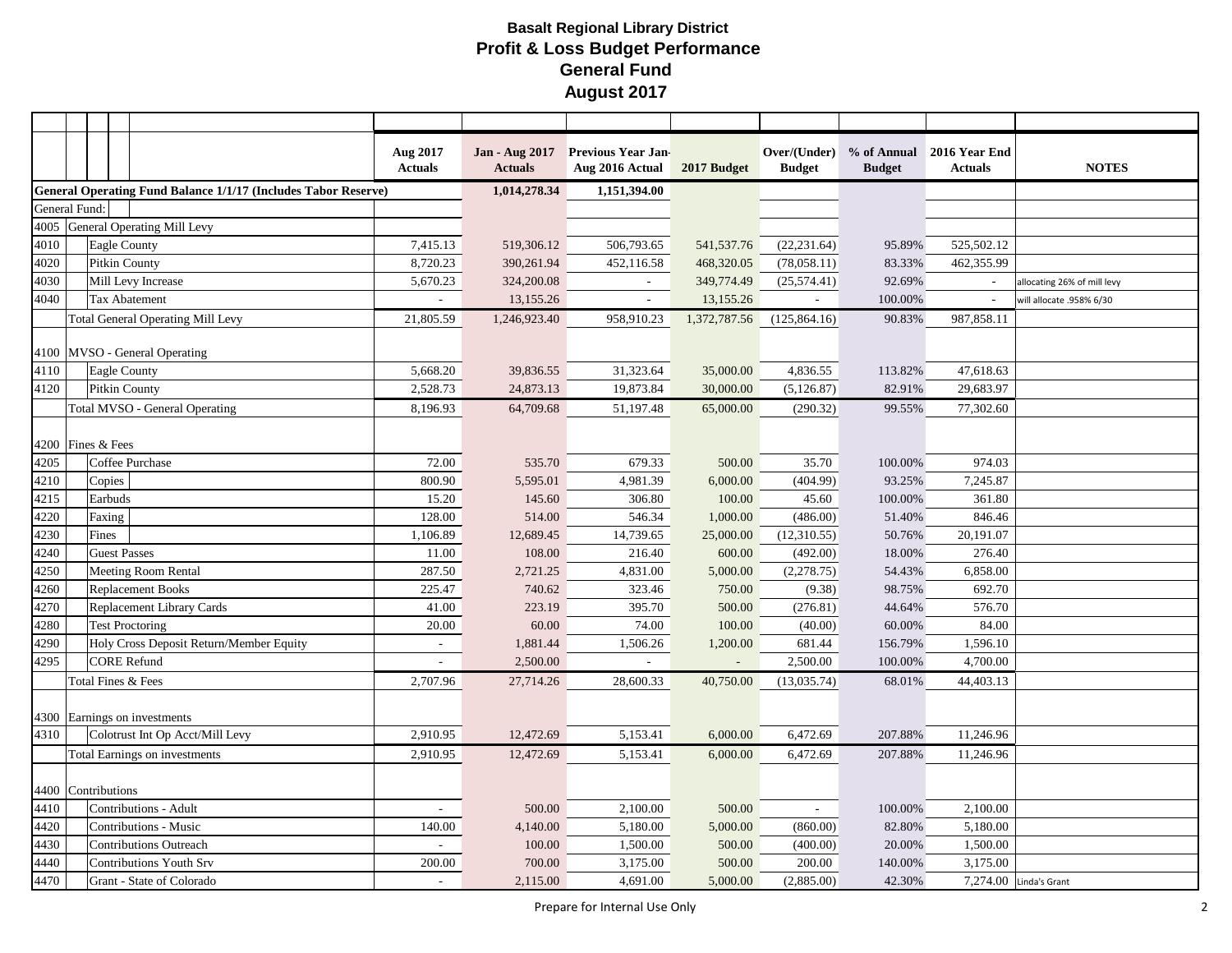|                     |                            |              |                                                  | Aug 2017<br><b>Actuals</b> | <b>Jan - Aug 2017</b><br><b>Actuals</b> | <b>Previous Year Jan-</b><br>Aug 2016 Actual 2017 Budget |              | <b>Budget</b> | <b>Budget</b> | Over/(Under) % of Annual 2016 Year End<br><b>Actuals</b> | <b>NOTES</b>                          |
|---------------------|----------------------------|--------------|--------------------------------------------------|----------------------------|-----------------------------------------|----------------------------------------------------------|--------------|---------------|---------------|----------------------------------------------------------|---------------------------------------|
| 4473                |                            |              | <b>Grant - Thrift Store</b>                      | $\sim$                     |                                         |                                                          |              | $\sim$        | 0.00%         | 1,600.00                                                 |                                       |
| 4480                |                            | Other        |                                                  | ÷.                         | 82.70                                   | 30.50                                                    | 2,000.00     | (1,917.30)    | 4.14%         | 30.50                                                    | misc donations received end of Dec    |
|                     | <b>Total Contributions</b> |              |                                                  | 340.00                     | 7,637.70                                | 16,676.50                                                | 13,500.00    | (5,862.30)    | 56.58%        | 20.859.50                                                |                                       |
| 4490                |                            |              | Restricted Fund Income - Foundation              |                            |                                         |                                                          |              | $\sim$        | 100.00%       | 7,612.83                                                 |                                       |
|                     |                            |              | Restricted Fund Income - Friends                 | 1,200.00                   | 5,170.82                                | 4,503.42                                                 |              | $\sim$        | 100.00%       | 4,388.59                                                 |                                       |
| 4490                |                            |              | Restircted Fund Income - Pardon My Garden        |                            | 1,500.00                                |                                                          |              | 1,500.00      | 100.00%       |                                                          |                                       |
|                     |                            |              | Total Restriced Fund Income - Foundation/Friends | 1,200.00                   | 6,670.82                                | 4,503.42                                                 | $\sim$       | 1,500.00      | 100.00%       | 12,001.42                                                |                                       |
| <b>Total Income</b> |                            |              |                                                  | 37,161.43                  | 1,366,128.55                            | 1,065,041.37                                             | 1,498,037.56 | (137,079.83)  | 91.19%        | 1,153,671.72                                             |                                       |
|                     |                            |              | Operating expenses                               |                            |                                         |                                                          |              |               |               |                                                          |                                       |
| 5000                |                            |              | Administration                                   |                            |                                         |                                                          |              |               |               |                                                          |                                       |
| 5005                |                            |              | <b>Contract Services</b>                         |                            |                                         |                                                          |              |               |               |                                                          |                                       |
| 5010                |                            |              | Accounting                                       | 1,093.75                   | 7,656.25                                | 7,032.75                                                 | 14,000.00    | (6,343.75)    | 54.69%        | 11,276.50                                                |                                       |
| 5020                |                            |              | Audit - Annual                                   |                            | 8,900.00                                | 8,900.00                                                 | 9,200.00     | (300.00)      | 96.74%        | 8,900.00                                                 |                                       |
| 5030                |                            |              | Courier                                          | $\overline{\phantom{a}}$   |                                         | $\sim$                                                   | 7,000.00     | (7,000.00)    | 0.00%         | 6,940.00                                                 | one time fee normally paid in 4th 1/4 |
| 5040                |                            | Legal        |                                                  |                            | 404.50                                  | 442.60                                                   | 5,000.00     | (4,595.50)    | 8.09%         | 4,697.95                                                 |                                       |
|                     |                            |              | <b>Total Contract Services</b>                   | 1,093.75                   | 16,960.75                               | 16,375.35                                                | 35,200.00    | (18, 239.25)  | 48.18%        | 31,814.45                                                |                                       |
|                     |                            |              |                                                  |                            |                                         |                                                          |              |               |               |                                                          |                                       |
| 5100                |                            | Insurance    |                                                  |                            |                                         |                                                          |              |               |               |                                                          | **recd refund for reduced events      |
| 5110                |                            |              | Property & Liability Insur                       | $\sim$                     | 889.68                                  | 300.00                                                   | 20,000.00    | (19, 110.32)  | 4.45%         | 17,038.37                                                | audit recon / policy paid in November |
| 5120                |                            |              | Worker's compensation                            | ٠                          |                                         | 141.27                                                   | 2,500.00     | (2,500.00)    | 0.00%         | 1,599.99                                                 | policy paid in November               |
|                     |                            |              | <b>Total Insurance</b>                           | $\sim$                     | 889.68                                  | 441.27                                                   | 22,500.00    | (21,610.32)   | 3.95%         | 18,638.36                                                |                                       |
| 5210                |                            |              | Postage & Shipping                               | 294.00                     | 632.30                                  | 619.26                                                   | 1,000.00     | (367.70)      | 63.23%        | 904.19                                                   |                                       |
| 5220                |                            |              | Professional Dev. & Memberships                  |                            |                                         |                                                          |              |               |               |                                                          |                                       |
| 5230                |                            | Board        |                                                  | 61.45                      | 228.41                                  | 889.88                                                   | 1,100.00     | (871.59)      | 20.76%        | 982.63                                                   |                                       |
| 5235                |                            |              | <b>Employment Council</b>                        | $\sim$                     | 1,454.45                                | 1,531.55                                                 | 1,500.00     | (45.55)       | 96.96%        | 1,531.55                                                 | <b>Mountain States</b>                |
| 5240                |                            |              | <b>Library Association Dues</b>                  | $\sim$                     | $\overline{\phantom{a}}$                | 1,774.00                                                 | 1,000.00     | (1,000.00)    | 0.00%         | 2,460.00                                                 |                                       |
| 5250                |                            |              | Spec District Ass'n Due                          |                            | 619.37                                  | 255.00                                                   | 3,000.00     | (2,380.63)    | 20.65%        | 255.00                                                   | paid in April                         |
| 5260                |                            | <b>Staff</b> |                                                  | 8.96                       | 2,062.40                                | 3,908.58                                                 | 6,000.00     | (3,937.60)    | 34.37%        | 4,359.34                                                 |                                       |
| 5270                |                            |              | Travel expenses                                  |                            | 381.56                                  | 363.74                                                   | 1,500.00     | (1, 118.44)   | 25.44%        | 473.93                                                   |                                       |
|                     |                            |              | Total Professional Dev. & Memberships            | 70.41                      | 4,746.19                                | 8,722.75                                                 | 14,100.00    | (9,353.81)    | 33.66%        | 10.062.45                                                |                                       |
| 5280                |                            | Publicity    |                                                  |                            |                                         |                                                          |              |               |               |                                                          |                                       |
| 5290                |                            |              | Advertising                                      | 529.50                     | 6,367.05                                | 6,813.71                                                 | 9,000.00     | (2,632.95)    | 70.75%        | 11,718.58                                                |                                       |
|                     |                            |              | Total Publicity                                  | 529.50                     | 6,367.05                                | 6,813.71                                                 | 9,000.00     | (2,632.95)    | 70.75%        | 11,718.58                                                |                                       |
| <b>Supplies</b>     |                            |              |                                                  |                            |                                         |                                                          |              |               |               |                                                          |                                       |
| 5300                |                            |              |                                                  |                            |                                         |                                                          |              |               |               |                                                          |                                       |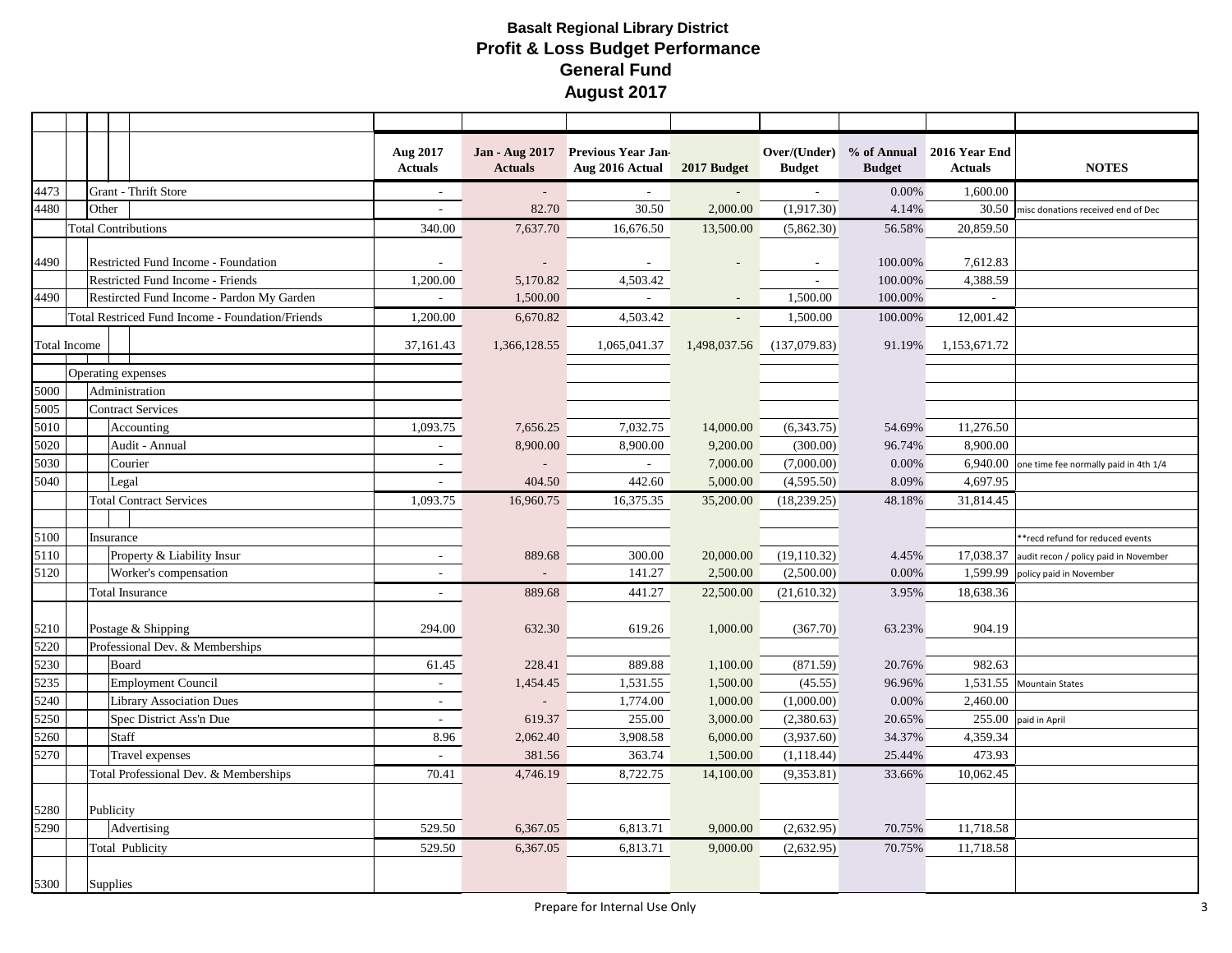|      |                  |                                              | Aug 2017<br><b>Actuals</b>  | <b>Jan - Aug 2017</b><br><b>Actuals</b> | <b>Previous Year Jan-</b><br>Aug 2016 Actual 2017 Budget |            | <b>Budget</b> | <b>Budget</b> | Over/(Under) % of Annual 2016 Year End<br><b>Actuals</b> | <b>NOTES</b>                                  |
|------|------------------|----------------------------------------------|-----------------------------|-----------------------------------------|----------------------------------------------------------|------------|---------------|---------------|----------------------------------------------------------|-----------------------------------------------|
| 5310 |                  | <b>Office Supplies</b>                       | 569.28                      | 5,511.05                                | 7,774.89                                                 | 12,000.00  | (6,488.95)    | 45.93%        | 10,913.85                                                |                                               |
| 5320 |                  | Technical Cataloging & Service               | 210.13                      | 2,817.00                                | 1,912.69                                                 | 6,500.00   | (3,683.00)    | 43.34%        | 5,281.21                                                 |                                               |
|      |                  | <b>Total Supplies</b>                        | 779.41                      | 8,328.05                                | 9,687.58                                                 | 18,500.00  | (10, 171.95)  | 45.02%        | 16,195.06                                                |                                               |
| 5350 |                  | Treasurer's fees                             |                             |                                         |                                                          |            |               |               |                                                          |                                               |
| 5360 |                  | Eagle fees                                   | 307.84                      | 21,337.15                               | 15,219.45                                                | 21,496.13  | (158.98)      | 99.26%        | 15,804.54                                                |                                               |
| 5370 |                  | Pitkin fees                                  | 559.31                      | 26,229.06                               | 22,470.07                                                | 32,166.00  | (5,936.94)    | 81.54%        | 23,005.69                                                |                                               |
|      |                  | <b>Total Treasurer's fees</b>                | 867.15                      | 47,566.21                               | 37,689.52                                                | 53,662.13  | (6,095.92)    | 88.64%        | 38,810.23                                                |                                               |
|      |                  | Total Administration                         | 3,634.22                    | 85,490.23                               | 80,349.44                                                | 153,962.13 | (68, 471.90)  | 55.53%        | 128,143.32                                               |                                               |
| 5400 |                  | <b>Facility Expenses</b>                     |                             |                                         |                                                          |            |               |               |                                                          |                                               |
| 5410 |                  | Janitorial                                   | $\mathcal{L}_{\mathcal{A}}$ | 29,355.00                               | 33,160.00                                                | 49,750.00  | (20, 395.00)  | 59.01%        |                                                          | 49,740.00 monthly contract with Grizzly Creek |
| 5420 |                  | Janitorial Supplies                          | 662.96                      | 2,840.34                                | 3,080.70                                                 | 7,000.00   | (4,159.66)    | 40.58%        | 4,714.31                                                 |                                               |
| 5430 |                  | Landscaping                                  | 2,496.00                    | 8,179.75                                | 6,382.05                                                 | 7,000.00   | 1,179.75      | 116.85%       | 7,475.38                                                 |                                               |
| 5440 |                  | Maintenance *Detailed List Attached          | 1,562.00                    | 11,279.24                               | 21,706.95                                                | 33,000.00  | (21,720.76)   | 34.18%        | 34,135.31                                                |                                               |
| 5450 |                  | Mat Cleaning                                 | 55.66                       | 471.66                                  | 416.78                                                   | 720.00     | (248.34)      | 65.51%        | 650.78                                                   |                                               |
| 5460 |                  | <b>Snow Removal</b>                          | ÷,                          | 78.75                                   | 2,235.00                                                 | 5,000.00   | (4,921.25)    | 1.58%         | 6,635.00                                                 |                                               |
|      |                  | <b>Total Facility Expenses (Maintenance)</b> | 4,776.62                    | 52,204.74                               | 66,981.48                                                | 102,470.00 | (50, 265.26)  | 50.95%        | 103,350.78                                               |                                               |
| 5500 | <b>Utilities</b> |                                              |                             |                                         |                                                          |            |               |               |                                                          |                                               |
| 5510 |                  | Electric                                     | 544.75                      | 4,562.10                                | 7,104.62                                                 | 10,500.00  | (5,937.90)    | 43.45%        | 9,966.40                                                 |                                               |
| 5520 | Gas              |                                              | 58.01                       | 3,956.38                                | 3,448.62                                                 | 10,500.00  | (6,543.62)    | 37.68%        | 4,900.09                                                 |                                               |
| 5530 |                  | Internet Connectivity                        | $\sim$                      |                                         | 2,963.18                                                 | 4,800.00   | (4,800.00)    | 0.00%         | 2,963.18                                                 | current credit with Comcast                   |
| 5540 |                  | Sanitation                                   |                             | 1,980.00                                | 1,980.00                                                 | 3,700.00   | (1,720.00)    | 53.51%        | 2,640.00                                                 | billed on quarterly basis                     |
| 5550 |                  | Telephone                                    | 547.37                      | 4,440.44                                | 4,474.34                                                 | 6,600.00   | (2,159.56)    | 67.28%        | 6,618.86                                                 |                                               |
| 5560 |                  | Trash                                        | 387.99                      | 3,109.74                                | 3,127.63                                                 | 5,000.00   | (1,890.26)    | 62.19%        | 4,275.56                                                 | monthly contract with Waste Mgt               |
| 5570 |                  | Water                                        |                             | 1,449.56                                | 1,136.18                                                 | 3,000.00   | (1,550.44)    | 48.32%        | 3,159.86                                                 | billed on quarterly basis                     |
|      |                  | <b>Total Utilities</b>                       | 1,538.12                    | 19,498.22                               | 24,234.57                                                | 44,100.00  | (24, 601.78)  | 44.21%        | 34,523.95                                                |                                               |
|      |                  | <b>Total Facility Expenses</b>               | 6,314.74                    | 71,702.96                               | 91,216.05                                                | 146,570.00 | (74, 867.04)  | 48.92%        | 137,874.73                                               |                                               |
| 5600 |                  | <b>Library Programs</b>                      |                             |                                         |                                                          |            |               |               |                                                          |                                               |
| 5610 |                  | Adult                                        | $\sim$                      | 1,135.94                                | 2,311.96                                                 | 3,000.00   | (1,864.06)    | 37.86%        | 2,636.96                                                 |                                               |
| 5620 |                  | Children's                                   | 74.16                       | 3,941.37                                | 4,200.88                                                 | 4,455.00   | (513.63)      | 88.47%        | 4,743.48                                                 |                                               |
| 5630 |                  | Community                                    | 686.18                      | 3,317.56                                | 1,582.96                                                 | 6,000.00   | (2,682.44)    | 55.29%        | 5,231.88                                                 |                                               |
| 5640 |                  | Music                                        | $\overline{a}$              | 5,932.57                                | 5,734.53                                                 | 11,080.00  | (5,147.43)    | 53.54%        | 8,867.88                                                 |                                               |
| 5650 |                  | Outreach                                     | $\overline{\phantom{a}}$    | 274.50                                  | 384.50                                                   | 1,450.00   | (1, 175.50)   | 18.93%        | 384.50                                                   |                                               |
| 5633 |                  | <b>Outreach Advertising</b>                  | $\overline{a}$              | 3,738.08                                | 2,610.00                                                 | 3,700.00   | 38.08         | 101.03%       | 2,610.00                                                 | annual contract with hispanic radio           |
| 5635 |                  | <b>Outreach Volunteer</b>                    |                             |                                         |                                                          | 550.00     | (550.00)      | 0.00%         |                                                          |                                               |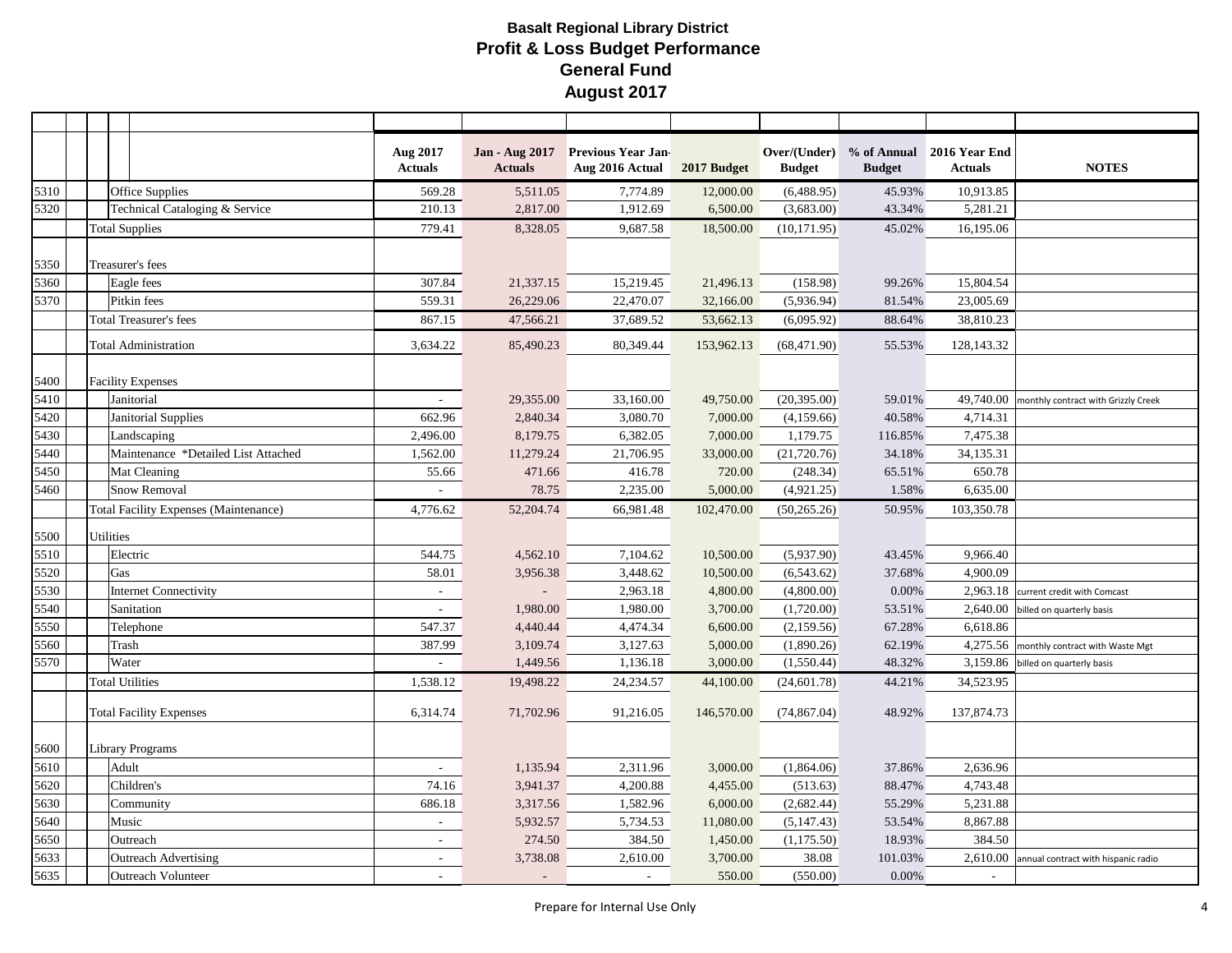|      |                                       | Aug 2017<br><b>Actuals</b> | Jan - Aug 2017<br><b>Actuals</b> | <b>Previous Year Jan-</b><br>Aug 2016 Actual | 2017 Budget | Over/(Under)<br><b>Budget</b> | <b>Budget</b> | % of Annual 2016 Year End<br><b>Actuals</b> | <b>NOTES</b>                            |
|------|---------------------------------------|----------------------------|----------------------------------|----------------------------------------------|-------------|-------------------------------|---------------|---------------------------------------------|-----------------------------------------|
| 5660 | Young Adult                           | 110.69                     | 2,884.25                         | 3,625.80                                     | 4,550.00    | (1,665.75)                    | 63.39%        | 3,485.54                                    |                                         |
| 5670 | Young Adult - State of Colorado Grant | $\sim$                     | 2,023.52                         | 4,539.03                                     | 5,000.00    | (2,976.48)                    | 40.47%        |                                             | 7,499.36 Linda's State Grant - expenses |
| 5680 | Young Adult - Thrift Shop             |                            |                                  | 50.00                                        |             |                               | 100.00%       | 50.00                                       | anticipating grant                      |
|      | <b>Total Library Programs</b>         | 871.03                     | 23,247.79                        | 25,039.66                                    | 39,785.00   | (16, 537.21)                  | 58.43%        | 35,509.60                                   |                                         |
| 5700 | Technology & Equipment                |                            |                                  |                                              |             |                               |               |                                             |                                         |
| 5710 | Copiers & Equipment                   |                            |                                  |                                              |             |                               |               |                                             |                                         |
| 5720 | Card Printer Support                  | ÷.                         |                                  | 66.92                                        | 300.00      | (300.00)                      | 0.00%         | 100.22                                      |                                         |
| 5730 | Lease                                 | 244.35                     | 953.30                           | 1,341.40                                     | 3,400.00    | (2,446.70)                    | 28.04%        |                                             | 1,922.15 monthly lease on copier        |
| 5740 | Service Agreement                     | 936.12                     | 1,955.10                         | 2,068.82                                     | 2,300.00    | (344.90)                      | 85.00%        | 2,944.09                                    | overage of contract copies              |
| 5750 | <b>Supplies</b>                       |                            | 4,786.56                         | 5,357.48                                     | 5,000.00    | (213.44)                      | 95.73%        | 6,353.91                                    | ink/toner                               |
|      | Total Copiers & Equipment             | 1,180.47                   | 7,694.96                         | 8,834.62                                     | 11,000.00   | (3,305.04)                    | 69.95%        | $11,320.\overline{37}$                      |                                         |
| 5760 | Marmot ILS System                     | $\sim$                     | 40,000.00                        | 21,013.00                                    | 40,000.00   | $\sim$                        | 100.00%       | 32,768.00                                   | <b>ILS Contract</b>                     |
| 5765 | Marmot IT Contract                    | $\sim$                     | 24,771.63                        | 38,743.50                                    | 47,000.00   | (22, 228.37)                  | 52.71%        | 46,843.50                                   | <b>IT Contract</b>                      |
| 5770 | Miscellaneous Parts                   | 85.00                      | 1,907.18                         | 2,123.44                                     | 3,000.00    | (1,092.82)                    | 63.57%        | 2,687.89                                    |                                         |
| 5780 | Support & Service Agreements          |                            |                                  |                                              |             |                               |               |                                             |                                         |
| 5790 | Bibliotheca                           | $\mathbf{r}$               |                                  | $\sim$                                       | 12,000.00   | (12,000.00)                   | 0.00%         | 10,864.09                                   | paid in December                        |
| 5800 | Envisionware                          | $\sim$                     |                                  | $\sim$                                       | 605.00      | (605.00)                      | 0.00%         | $\sim$                                      |                                         |
| 5810 | Timeclock                             | ÷.                         | 273.75                           | 266.25                                       | 255.00      | 18.75                         | 107.35%       | 266.25                                      | timeclock renewal higher                |
| 5820 | Web Calendar/EMS                      | ÷.                         | 1,218.00                         | 2,053.31                                     | 2,750.00    | (1,532.00)                    | 44.29%        | 3,329.81                                    |                                         |
|      | Total Support & Service Agreements    | $\sim$                     | 1,491.75                         | 2,319.56                                     | 15,610.00   | (14, 118.25)                  | 9.56%         | 14,460.15                                   |                                         |
| 5830 | Tech Labor & Repair                   |                            | 1,490.00                         | $\sim$                                       | 3,000.00    | (1,510.00)                    | 49.67%        | 4,094.68                                    |                                         |
|      | <b>Total Technology</b>               | 1,265.47                   | 77,355.52                        | 73,034.12                                    | 119,610.00  | (42, 254.48)                  | 64.67%        | 112,174.59                                  |                                         |
| 5900 | Collections                           |                            |                                  |                                              |             |                               |               |                                             |                                         |
| 5910 | Audio                                 |                            |                                  |                                              |             |                               |               |                                             |                                         |
| 5920 | <b>Adult BCD</b>                      | $\sim$                     | 2,505.28                         | 2,945.12                                     | 7,210.00    | (4,704.72)                    | 34.75%        | 6,864.47                                    |                                         |
| 5930 | Juvenile Audio                        | 245.44                     | 798.45                           | 1,135.90                                     | 2,060.00    | (1,261.55)                    | 38.76%        | 1,773.18                                    |                                         |
| 5940 | Spanish Adult BCD                     | $\overline{\phantom{a}}$   |                                  | $\sim$                                       | 515.00      | (515.00)                      | 0.00%         | $\sim$                                      |                                         |
| 5950 | YA Audio                              |                            |                                  |                                              | 309.00      | (309.00)                      | 0.00%         | $\sim$                                      |                                         |
|      | <b>Total Audio</b>                    | 245.44                     | 3,303.73                         | 4,081.02                                     | 10,094.00   | (6,790.27)                    | 32.73%        | 8,637.65                                    |                                         |
| 6000 | Books & Magazines                     |                            |                                  |                                              |             |                               |               |                                             |                                         |
| 6010 | Adult fiction books                   | $\mathbf{r}$               | 8,994.57                         | 8,000.68                                     | 9,270.00    | (275.43)                      | 97.03%        |                                             | 11,280.77 pre order of booksfor year    |
| 6020 | Adult non-fiction books               | 518.91                     | 9,017.90                         | 7,495.90                                     | 10,300.00   | (1,282.10)                    | 87.55%        | 11,101.70                                   |                                         |
| 6030 | Juvenile Fiction                      | 400.13                     | 4,517.14                         | 4,628.28                                     | 6,695.00    | (2,177.86)                    | 67.47%        | 6,992.03                                    |                                         |
| 6040 | Juvenile Non-Fiction                  | 138.09                     | 1,216.35                         | 1,738.14                                     | 3,090.00    | (1,873.65)                    | 39.36%        | 2,840.50                                    |                                         |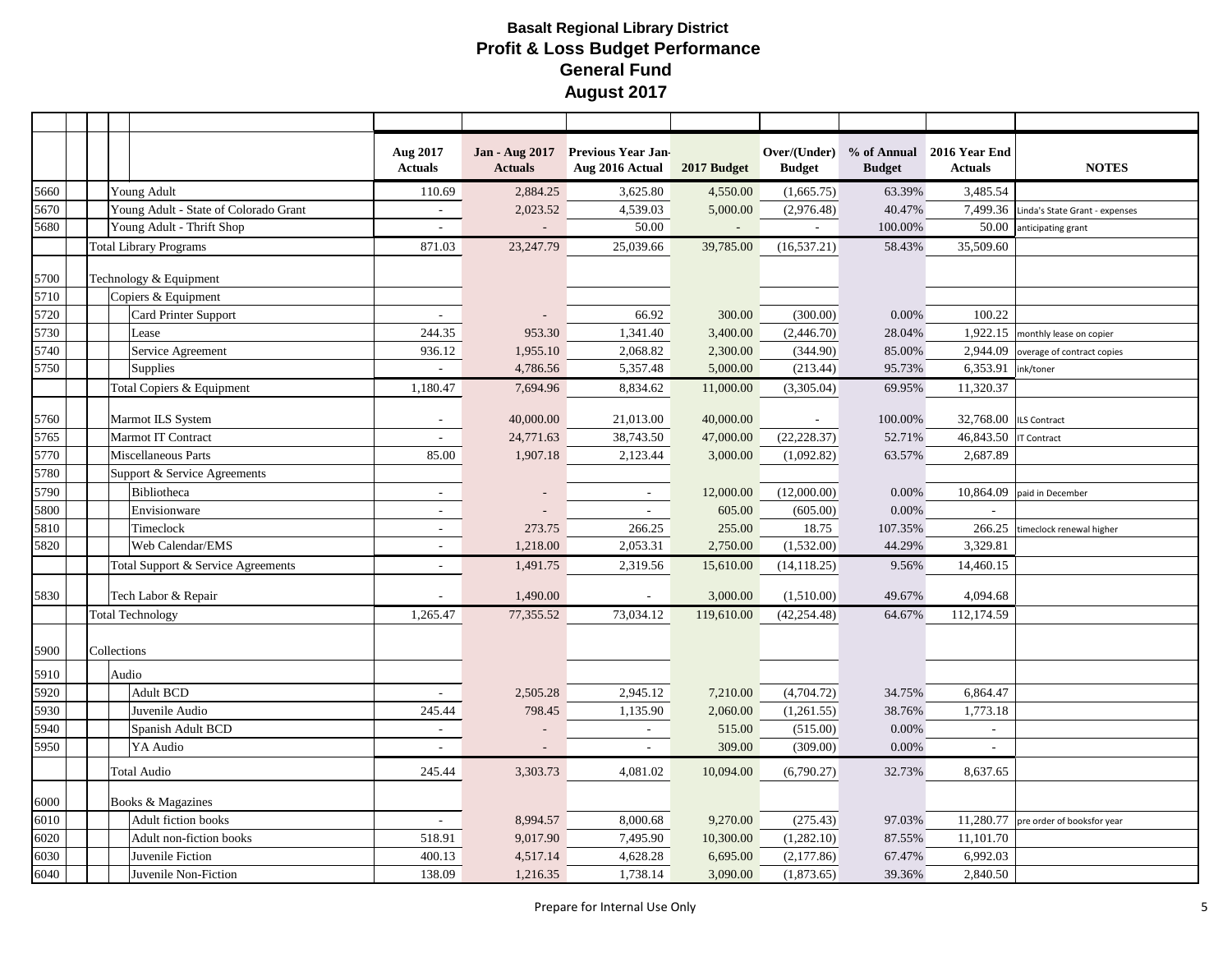| % of Annual 2016 Year End<br>Aug 2017<br>Jan - Aug 2017<br><b>Previous Year Jan-</b><br>Over/(Under)<br><b>NOTES</b><br><b>Actuals</b><br>Aug 2016 Actual<br>2017 Budget<br><b>Budget</b><br><b>Actuals</b><br><b>Actuals</b><br><b>Budget</b><br><b>Print Subscriptions</b><br>7,760.08<br>123.94<br>9,660.82<br>9,888.00<br>(2,127.92)<br>78.48%<br>9,239.82 annual payments for magazines subs<br>339.08<br>1,168.38<br>178.71<br>1,854.00<br>(685.62)<br>63.02%<br>687.18<br>6060<br>Spanish adult fiction<br>6070<br>Spanish adult non-fiction<br>561.90<br>1,487.78<br>443.48<br>1,854.00<br>(366.22)<br>1,459.25<br>80.25%<br>Spanish children's books<br>125.42<br>431.62<br>747.65<br>2,060.00<br>(1,628.38)<br>20.95%<br>1,477.81<br>6080<br>445.93<br>235.99<br>491.21<br>6090<br>Spanish juvenille books<br>1,761.98<br>515.00<br>1,246.98<br>342.13%<br>YA Fiction<br>473.47<br>7,087.06<br>6100<br>3,622.16<br>3,635.12<br>6,695.00<br>(3,072.84)<br>54.10%<br>53.30<br>531.95<br>863.66<br>YA Non-Fiction<br>395.22<br>927.00<br>(531.78)<br>42.63%<br>3,180.17<br>40,373.18<br>37,296.72<br>53,148.00<br>(12, 774.82)<br>75.96%<br>53,520.99<br><b>Total Books</b><br><b>Restricted Funds</b><br>Restricted Funds Expense - Friends/Foundation<br>750.00<br>1,029.77<br>6,251.02<br>1,029.77<br>$0.00\%$<br>11,558.13 based on Friends-Foundation Recvd<br>157.14<br>157.14<br>0.00%<br>Restricted Funds Expense - Pardon My Garden<br>pardon my garden<br>$\sim$<br>1,186.91<br>6,251.02<br>1,186.91<br>0.00%<br>11,558.13<br><b>Total Restricted Funds</b><br>$\overline{\phantom{a}}$<br>6200<br>Digital Resources<br><b>Annual Subscriptions</b><br>6210<br>1,510.00<br>1,550.00<br>10.00<br>1,510.00 annual subscription<br>6220<br>Ancestry.com<br>1,560.00<br>100.65%<br>÷,<br>6230<br>1,140.00<br>1,200.00<br>(60.00)<br>95.00%<br>Culturegrams<br>annual subscription<br>$\sim$<br>$\sim$<br>$\overline{\phantom{a}}$<br>250.00<br>250.00<br>300.00<br>6240<br>Ency Britannica<br>(300.00)<br>0.00%<br>$\sim$<br>$\overline{a}$<br>6260<br>Lynx, statewide database package<br>2,045.73<br>1,700.00<br>345.73<br>120.34%<br>$1,686.00$ second subscription - need to review<br>$\overline{\phantom{a}}$<br>$\sim$<br>6270<br>1,230.00<br>Mango Languages<br>1,380.00<br>(150.00)<br>89.13%<br>$\sim$<br>annual subscription<br>$\sim$<br>6275<br>New York Times<br>1,246.30<br>1,400.00<br>(153.70)<br>89.02%<br>٠<br>6280<br>Tumblebooks<br>89.01<br>500.00<br>(500.00)<br>0.00%<br>89.01<br>$\sim$<br>6290<br>Overdrive Advantage<br>2,021.87<br>5,000.00<br>(2,978.13)<br>40.44%<br>$\sim$<br>$\sim$<br>٠<br>6300<br>Downloadable Titles<br>6310<br>(1, 113.97)<br>3,386.31<br>One Click Digital<br>1,886.03<br>2,916.43<br>3,000.00<br>62.87%<br>$\sim$<br>1,595.18<br>5,500.00<br>6320<br>Overdrive<br>29.99<br>4,063.72<br>(3,904.82)<br>29.00%<br>$6,660.27$ pre order for year<br>Juvenile Overdrive<br>500.00<br>(500.00)<br>0.00%<br>$\sim$<br>$\sim$<br>$\sim$<br>6324<br>Y A Overdrive<br>500.00<br>(500.00)<br>0.00%<br>$\sim$<br>$\sim$<br>$\sim$<br>6330<br>2,000.00<br>Zinio<br>2,000.00<br>5,000.00<br>(3,000.00)<br>40.00%<br>2,000.00<br><b>Total Digital Resources</b><br>29.99<br>14,725.11<br>10,829.16<br>27,530.00<br>(12,804.89)<br>53.49%<br>15,581.59<br>Music<br><b>Adult Music</b><br>1,247.89<br>1,671.35<br>1,545.00<br>(297.11)<br>80.77%<br>2,420.27<br>$\sim$<br>235.19<br>772.50<br>497.93<br>Juvenile Music<br>484.11<br>(288.39)<br>62.67%<br>÷,<br>1,732.00<br>2,317.50<br>74.74%<br>2,918.20<br><b>Total Music</b><br>1,906.54<br>(585.50)<br>$\sim$<br>Video<br>6500 |      |  |  |             |        |          |          |          |            |        |          |  |
|---------------------------------------------------------------------------------------------------------------------------------------------------------------------------------------------------------------------------------------------------------------------------------------------------------------------------------------------------------------------------------------------------------------------------------------------------------------------------------------------------------------------------------------------------------------------------------------------------------------------------------------------------------------------------------------------------------------------------------------------------------------------------------------------------------------------------------------------------------------------------------------------------------------------------------------------------------------------------------------------------------------------------------------------------------------------------------------------------------------------------------------------------------------------------------------------------------------------------------------------------------------------------------------------------------------------------------------------------------------------------------------------------------------------------------------------------------------------------------------------------------------------------------------------------------------------------------------------------------------------------------------------------------------------------------------------------------------------------------------------------------------------------------------------------------------------------------------------------------------------------------------------------------------------------------------------------------------------------------------------------------------------------------------------------------------------------------------------------------------------------------------------------------------------------------------------------------------------------------------------------------------------------------------------------------------------------------------------------------------------------------------------------------------------------------------------------------------------------------------------------------------------------------------------------------------------------------------------------------------------------------------------------------------------------------------------------------------------------------------------------------------------------------------------------------------------------------------------------------------------------------------------------------------------------------------------------------------------------------------------------------------------------------------------------------------------------------------------------------------------------------------------------------------------------------------------------------------------------------------------------------------------------------------------------------------------------------------------------------------------------------------------------------------------------------------------------------------------------------------------------------------------------------------------------------------------------------------------------------------------------------------|------|--|--|-------------|--------|----------|----------|----------|------------|--------|----------|--|
|                                                                                                                                                                                                                                                                                                                                                                                                                                                                                                                                                                                                                                                                                                                                                                                                                                                                                                                                                                                                                                                                                                                                                                                                                                                                                                                                                                                                                                                                                                                                                                                                                                                                                                                                                                                                                                                                                                                                                                                                                                                                                                                                                                                                                                                                                                                                                                                                                                                                                                                                                                                                                                                                                                                                                                                                                                                                                                                                                                                                                                                                                                                                                                                                                                                                                                                                                                                                                                                                                                                                                                                                                                       |      |  |  |             |        |          |          |          |            |        |          |  |
|                                                                                                                                                                                                                                                                                                                                                                                                                                                                                                                                                                                                                                                                                                                                                                                                                                                                                                                                                                                                                                                                                                                                                                                                                                                                                                                                                                                                                                                                                                                                                                                                                                                                                                                                                                                                                                                                                                                                                                                                                                                                                                                                                                                                                                                                                                                                                                                                                                                                                                                                                                                                                                                                                                                                                                                                                                                                                                                                                                                                                                                                                                                                                                                                                                                                                                                                                                                                                                                                                                                                                                                                                                       | 6050 |  |  |             |        |          |          |          |            |        |          |  |
|                                                                                                                                                                                                                                                                                                                                                                                                                                                                                                                                                                                                                                                                                                                                                                                                                                                                                                                                                                                                                                                                                                                                                                                                                                                                                                                                                                                                                                                                                                                                                                                                                                                                                                                                                                                                                                                                                                                                                                                                                                                                                                                                                                                                                                                                                                                                                                                                                                                                                                                                                                                                                                                                                                                                                                                                                                                                                                                                                                                                                                                                                                                                                                                                                                                                                                                                                                                                                                                                                                                                                                                                                                       |      |  |  |             |        |          |          |          |            |        |          |  |
|                                                                                                                                                                                                                                                                                                                                                                                                                                                                                                                                                                                                                                                                                                                                                                                                                                                                                                                                                                                                                                                                                                                                                                                                                                                                                                                                                                                                                                                                                                                                                                                                                                                                                                                                                                                                                                                                                                                                                                                                                                                                                                                                                                                                                                                                                                                                                                                                                                                                                                                                                                                                                                                                                                                                                                                                                                                                                                                                                                                                                                                                                                                                                                                                                                                                                                                                                                                                                                                                                                                                                                                                                                       |      |  |  |             |        |          |          |          |            |        |          |  |
|                                                                                                                                                                                                                                                                                                                                                                                                                                                                                                                                                                                                                                                                                                                                                                                                                                                                                                                                                                                                                                                                                                                                                                                                                                                                                                                                                                                                                                                                                                                                                                                                                                                                                                                                                                                                                                                                                                                                                                                                                                                                                                                                                                                                                                                                                                                                                                                                                                                                                                                                                                                                                                                                                                                                                                                                                                                                                                                                                                                                                                                                                                                                                                                                                                                                                                                                                                                                                                                                                                                                                                                                                                       |      |  |  |             |        |          |          |          |            |        |          |  |
|                                                                                                                                                                                                                                                                                                                                                                                                                                                                                                                                                                                                                                                                                                                                                                                                                                                                                                                                                                                                                                                                                                                                                                                                                                                                                                                                                                                                                                                                                                                                                                                                                                                                                                                                                                                                                                                                                                                                                                                                                                                                                                                                                                                                                                                                                                                                                                                                                                                                                                                                                                                                                                                                                                                                                                                                                                                                                                                                                                                                                                                                                                                                                                                                                                                                                                                                                                                                                                                                                                                                                                                                                                       |      |  |  |             |        |          |          |          |            |        |          |  |
|                                                                                                                                                                                                                                                                                                                                                                                                                                                                                                                                                                                                                                                                                                                                                                                                                                                                                                                                                                                                                                                                                                                                                                                                                                                                                                                                                                                                                                                                                                                                                                                                                                                                                                                                                                                                                                                                                                                                                                                                                                                                                                                                                                                                                                                                                                                                                                                                                                                                                                                                                                                                                                                                                                                                                                                                                                                                                                                                                                                                                                                                                                                                                                                                                                                                                                                                                                                                                                                                                                                                                                                                                                       |      |  |  |             |        |          |          |          |            |        |          |  |
|                                                                                                                                                                                                                                                                                                                                                                                                                                                                                                                                                                                                                                                                                                                                                                                                                                                                                                                                                                                                                                                                                                                                                                                                                                                                                                                                                                                                                                                                                                                                                                                                                                                                                                                                                                                                                                                                                                                                                                                                                                                                                                                                                                                                                                                                                                                                                                                                                                                                                                                                                                                                                                                                                                                                                                                                                                                                                                                                                                                                                                                                                                                                                                                                                                                                                                                                                                                                                                                                                                                                                                                                                                       | 6110 |  |  |             |        |          |          |          |            |        |          |  |
|                                                                                                                                                                                                                                                                                                                                                                                                                                                                                                                                                                                                                                                                                                                                                                                                                                                                                                                                                                                                                                                                                                                                                                                                                                                                                                                                                                                                                                                                                                                                                                                                                                                                                                                                                                                                                                                                                                                                                                                                                                                                                                                                                                                                                                                                                                                                                                                                                                                                                                                                                                                                                                                                                                                                                                                                                                                                                                                                                                                                                                                                                                                                                                                                                                                                                                                                                                                                                                                                                                                                                                                                                                       |      |  |  |             |        |          |          |          |            |        |          |  |
|                                                                                                                                                                                                                                                                                                                                                                                                                                                                                                                                                                                                                                                                                                                                                                                                                                                                                                                                                                                                                                                                                                                                                                                                                                                                                                                                                                                                                                                                                                                                                                                                                                                                                                                                                                                                                                                                                                                                                                                                                                                                                                                                                                                                                                                                                                                                                                                                                                                                                                                                                                                                                                                                                                                                                                                                                                                                                                                                                                                                                                                                                                                                                                                                                                                                                                                                                                                                                                                                                                                                                                                                                                       |      |  |  |             |        |          |          |          |            |        |          |  |
|                                                                                                                                                                                                                                                                                                                                                                                                                                                                                                                                                                                                                                                                                                                                                                                                                                                                                                                                                                                                                                                                                                                                                                                                                                                                                                                                                                                                                                                                                                                                                                                                                                                                                                                                                                                                                                                                                                                                                                                                                                                                                                                                                                                                                                                                                                                                                                                                                                                                                                                                                                                                                                                                                                                                                                                                                                                                                                                                                                                                                                                                                                                                                                                                                                                                                                                                                                                                                                                                                                                                                                                                                                       |      |  |  |             |        |          |          |          |            |        |          |  |
|                                                                                                                                                                                                                                                                                                                                                                                                                                                                                                                                                                                                                                                                                                                                                                                                                                                                                                                                                                                                                                                                                                                                                                                                                                                                                                                                                                                                                                                                                                                                                                                                                                                                                                                                                                                                                                                                                                                                                                                                                                                                                                                                                                                                                                                                                                                                                                                                                                                                                                                                                                                                                                                                                                                                                                                                                                                                                                                                                                                                                                                                                                                                                                                                                                                                                                                                                                                                                                                                                                                                                                                                                                       |      |  |  |             |        |          |          |          |            |        |          |  |
|                                                                                                                                                                                                                                                                                                                                                                                                                                                                                                                                                                                                                                                                                                                                                                                                                                                                                                                                                                                                                                                                                                                                                                                                                                                                                                                                                                                                                                                                                                                                                                                                                                                                                                                                                                                                                                                                                                                                                                                                                                                                                                                                                                                                                                                                                                                                                                                                                                                                                                                                                                                                                                                                                                                                                                                                                                                                                                                                                                                                                                                                                                                                                                                                                                                                                                                                                                                                                                                                                                                                                                                                                                       | 6190 |  |  |             |        |          |          |          |            |        |          |  |
|                                                                                                                                                                                                                                                                                                                                                                                                                                                                                                                                                                                                                                                                                                                                                                                                                                                                                                                                                                                                                                                                                                                                                                                                                                                                                                                                                                                                                                                                                                                                                                                                                                                                                                                                                                                                                                                                                                                                                                                                                                                                                                                                                                                                                                                                                                                                                                                                                                                                                                                                                                                                                                                                                                                                                                                                                                                                                                                                                                                                                                                                                                                                                                                                                                                                                                                                                                                                                                                                                                                                                                                                                                       |      |  |  |             |        |          |          |          |            |        |          |  |
|                                                                                                                                                                                                                                                                                                                                                                                                                                                                                                                                                                                                                                                                                                                                                                                                                                                                                                                                                                                                                                                                                                                                                                                                                                                                                                                                                                                                                                                                                                                                                                                                                                                                                                                                                                                                                                                                                                                                                                                                                                                                                                                                                                                                                                                                                                                                                                                                                                                                                                                                                                                                                                                                                                                                                                                                                                                                                                                                                                                                                                                                                                                                                                                                                                                                                                                                                                                                                                                                                                                                                                                                                                       |      |  |  |             |        |          |          |          |            |        |          |  |
|                                                                                                                                                                                                                                                                                                                                                                                                                                                                                                                                                                                                                                                                                                                                                                                                                                                                                                                                                                                                                                                                                                                                                                                                                                                                                                                                                                                                                                                                                                                                                                                                                                                                                                                                                                                                                                                                                                                                                                                                                                                                                                                                                                                                                                                                                                                                                                                                                                                                                                                                                                                                                                                                                                                                                                                                                                                                                                                                                                                                                                                                                                                                                                                                                                                                                                                                                                                                                                                                                                                                                                                                                                       |      |  |  |             |        |          |          |          |            |        |          |  |
|                                                                                                                                                                                                                                                                                                                                                                                                                                                                                                                                                                                                                                                                                                                                                                                                                                                                                                                                                                                                                                                                                                                                                                                                                                                                                                                                                                                                                                                                                                                                                                                                                                                                                                                                                                                                                                                                                                                                                                                                                                                                                                                                                                                                                                                                                                                                                                                                                                                                                                                                                                                                                                                                                                                                                                                                                                                                                                                                                                                                                                                                                                                                                                                                                                                                                                                                                                                                                                                                                                                                                                                                                                       |      |  |  |             |        |          |          |          |            |        |          |  |
|                                                                                                                                                                                                                                                                                                                                                                                                                                                                                                                                                                                                                                                                                                                                                                                                                                                                                                                                                                                                                                                                                                                                                                                                                                                                                                                                                                                                                                                                                                                                                                                                                                                                                                                                                                                                                                                                                                                                                                                                                                                                                                                                                                                                                                                                                                                                                                                                                                                                                                                                                                                                                                                                                                                                                                                                                                                                                                                                                                                                                                                                                                                                                                                                                                                                                                                                                                                                                                                                                                                                                                                                                                       |      |  |  |             |        |          |          |          |            |        |          |  |
|                                                                                                                                                                                                                                                                                                                                                                                                                                                                                                                                                                                                                                                                                                                                                                                                                                                                                                                                                                                                                                                                                                                                                                                                                                                                                                                                                                                                                                                                                                                                                                                                                                                                                                                                                                                                                                                                                                                                                                                                                                                                                                                                                                                                                                                                                                                                                                                                                                                                                                                                                                                                                                                                                                                                                                                                                                                                                                                                                                                                                                                                                                                                                                                                                                                                                                                                                                                                                                                                                                                                                                                                                                       |      |  |  |             |        |          |          |          |            |        |          |  |
|                                                                                                                                                                                                                                                                                                                                                                                                                                                                                                                                                                                                                                                                                                                                                                                                                                                                                                                                                                                                                                                                                                                                                                                                                                                                                                                                                                                                                                                                                                                                                                                                                                                                                                                                                                                                                                                                                                                                                                                                                                                                                                                                                                                                                                                                                                                                                                                                                                                                                                                                                                                                                                                                                                                                                                                                                                                                                                                                                                                                                                                                                                                                                                                                                                                                                                                                                                                                                                                                                                                                                                                                                                       |      |  |  |             |        |          |          |          |            |        |          |  |
|                                                                                                                                                                                                                                                                                                                                                                                                                                                                                                                                                                                                                                                                                                                                                                                                                                                                                                                                                                                                                                                                                                                                                                                                                                                                                                                                                                                                                                                                                                                                                                                                                                                                                                                                                                                                                                                                                                                                                                                                                                                                                                                                                                                                                                                                                                                                                                                                                                                                                                                                                                                                                                                                                                                                                                                                                                                                                                                                                                                                                                                                                                                                                                                                                                                                                                                                                                                                                                                                                                                                                                                                                                       |      |  |  |             |        |          |          |          |            |        |          |  |
|                                                                                                                                                                                                                                                                                                                                                                                                                                                                                                                                                                                                                                                                                                                                                                                                                                                                                                                                                                                                                                                                                                                                                                                                                                                                                                                                                                                                                                                                                                                                                                                                                                                                                                                                                                                                                                                                                                                                                                                                                                                                                                                                                                                                                                                                                                                                                                                                                                                                                                                                                                                                                                                                                                                                                                                                                                                                                                                                                                                                                                                                                                                                                                                                                                                                                                                                                                                                                                                                                                                                                                                                                                       |      |  |  |             |        |          |          |          |            |        |          |  |
|                                                                                                                                                                                                                                                                                                                                                                                                                                                                                                                                                                                                                                                                                                                                                                                                                                                                                                                                                                                                                                                                                                                                                                                                                                                                                                                                                                                                                                                                                                                                                                                                                                                                                                                                                                                                                                                                                                                                                                                                                                                                                                                                                                                                                                                                                                                                                                                                                                                                                                                                                                                                                                                                                                                                                                                                                                                                                                                                                                                                                                                                                                                                                                                                                                                                                                                                                                                                                                                                                                                                                                                                                                       |      |  |  |             |        |          |          |          |            |        |          |  |
|                                                                                                                                                                                                                                                                                                                                                                                                                                                                                                                                                                                                                                                                                                                                                                                                                                                                                                                                                                                                                                                                                                                                                                                                                                                                                                                                                                                                                                                                                                                                                                                                                                                                                                                                                                                                                                                                                                                                                                                                                                                                                                                                                                                                                                                                                                                                                                                                                                                                                                                                                                                                                                                                                                                                                                                                                                                                                                                                                                                                                                                                                                                                                                                                                                                                                                                                                                                                                                                                                                                                                                                                                                       |      |  |  |             |        |          |          |          |            |        |          |  |
|                                                                                                                                                                                                                                                                                                                                                                                                                                                                                                                                                                                                                                                                                                                                                                                                                                                                                                                                                                                                                                                                                                                                                                                                                                                                                                                                                                                                                                                                                                                                                                                                                                                                                                                                                                                                                                                                                                                                                                                                                                                                                                                                                                                                                                                                                                                                                                                                                                                                                                                                                                                                                                                                                                                                                                                                                                                                                                                                                                                                                                                                                                                                                                                                                                                                                                                                                                                                                                                                                                                                                                                                                                       |      |  |  |             |        |          |          |          |            |        |          |  |
|                                                                                                                                                                                                                                                                                                                                                                                                                                                                                                                                                                                                                                                                                                                                                                                                                                                                                                                                                                                                                                                                                                                                                                                                                                                                                                                                                                                                                                                                                                                                                                                                                                                                                                                                                                                                                                                                                                                                                                                                                                                                                                                                                                                                                                                                                                                                                                                                                                                                                                                                                                                                                                                                                                                                                                                                                                                                                                                                                                                                                                                                                                                                                                                                                                                                                                                                                                                                                                                                                                                                                                                                                                       |      |  |  |             |        |          |          |          |            |        |          |  |
|                                                                                                                                                                                                                                                                                                                                                                                                                                                                                                                                                                                                                                                                                                                                                                                                                                                                                                                                                                                                                                                                                                                                                                                                                                                                                                                                                                                                                                                                                                                                                                                                                                                                                                                                                                                                                                                                                                                                                                                                                                                                                                                                                                                                                                                                                                                                                                                                                                                                                                                                                                                                                                                                                                                                                                                                                                                                                                                                                                                                                                                                                                                                                                                                                                                                                                                                                                                                                                                                                                                                                                                                                                       |      |  |  |             |        |          |          |          |            |        |          |  |
|                                                                                                                                                                                                                                                                                                                                                                                                                                                                                                                                                                                                                                                                                                                                                                                                                                                                                                                                                                                                                                                                                                                                                                                                                                                                                                                                                                                                                                                                                                                                                                                                                                                                                                                                                                                                                                                                                                                                                                                                                                                                                                                                                                                                                                                                                                                                                                                                                                                                                                                                                                                                                                                                                                                                                                                                                                                                                                                                                                                                                                                                                                                                                                                                                                                                                                                                                                                                                                                                                                                                                                                                                                       | 6322 |  |  |             |        |          |          |          |            |        |          |  |
|                                                                                                                                                                                                                                                                                                                                                                                                                                                                                                                                                                                                                                                                                                                                                                                                                                                                                                                                                                                                                                                                                                                                                                                                                                                                                                                                                                                                                                                                                                                                                                                                                                                                                                                                                                                                                                                                                                                                                                                                                                                                                                                                                                                                                                                                                                                                                                                                                                                                                                                                                                                                                                                                                                                                                                                                                                                                                                                                                                                                                                                                                                                                                                                                                                                                                                                                                                                                                                                                                                                                                                                                                                       |      |  |  |             |        |          |          |          |            |        |          |  |
|                                                                                                                                                                                                                                                                                                                                                                                                                                                                                                                                                                                                                                                                                                                                                                                                                                                                                                                                                                                                                                                                                                                                                                                                                                                                                                                                                                                                                                                                                                                                                                                                                                                                                                                                                                                                                                                                                                                                                                                                                                                                                                                                                                                                                                                                                                                                                                                                                                                                                                                                                                                                                                                                                                                                                                                                                                                                                                                                                                                                                                                                                                                                                                                                                                                                                                                                                                                                                                                                                                                                                                                                                                       |      |  |  |             |        |          |          |          |            |        |          |  |
|                                                                                                                                                                                                                                                                                                                                                                                                                                                                                                                                                                                                                                                                                                                                                                                                                                                                                                                                                                                                                                                                                                                                                                                                                                                                                                                                                                                                                                                                                                                                                                                                                                                                                                                                                                                                                                                                                                                                                                                                                                                                                                                                                                                                                                                                                                                                                                                                                                                                                                                                                                                                                                                                                                                                                                                                                                                                                                                                                                                                                                                                                                                                                                                                                                                                                                                                                                                                                                                                                                                                                                                                                                       |      |  |  |             |        |          |          |          |            |        |          |  |
|                                                                                                                                                                                                                                                                                                                                                                                                                                                                                                                                                                                                                                                                                                                                                                                                                                                                                                                                                                                                                                                                                                                                                                                                                                                                                                                                                                                                                                                                                                                                                                                                                                                                                                                                                                                                                                                                                                                                                                                                                                                                                                                                                                                                                                                                                                                                                                                                                                                                                                                                                                                                                                                                                                                                                                                                                                                                                                                                                                                                                                                                                                                                                                                                                                                                                                                                                                                                                                                                                                                                                                                                                                       |      |  |  |             |        |          |          |          |            |        |          |  |
|                                                                                                                                                                                                                                                                                                                                                                                                                                                                                                                                                                                                                                                                                                                                                                                                                                                                                                                                                                                                                                                                                                                                                                                                                                                                                                                                                                                                                                                                                                                                                                                                                                                                                                                                                                                                                                                                                                                                                                                                                                                                                                                                                                                                                                                                                                                                                                                                                                                                                                                                                                                                                                                                                                                                                                                                                                                                                                                                                                                                                                                                                                                                                                                                                                                                                                                                                                                                                                                                                                                                                                                                                                       | 6400 |  |  |             |        |          |          |          |            |        |          |  |
|                                                                                                                                                                                                                                                                                                                                                                                                                                                                                                                                                                                                                                                                                                                                                                                                                                                                                                                                                                                                                                                                                                                                                                                                                                                                                                                                                                                                                                                                                                                                                                                                                                                                                                                                                                                                                                                                                                                                                                                                                                                                                                                                                                                                                                                                                                                                                                                                                                                                                                                                                                                                                                                                                                                                                                                                                                                                                                                                                                                                                                                                                                                                                                                                                                                                                                                                                                                                                                                                                                                                                                                                                                       | 6410 |  |  |             |        |          |          |          |            |        |          |  |
|                                                                                                                                                                                                                                                                                                                                                                                                                                                                                                                                                                                                                                                                                                                                                                                                                                                                                                                                                                                                                                                                                                                                                                                                                                                                                                                                                                                                                                                                                                                                                                                                                                                                                                                                                                                                                                                                                                                                                                                                                                                                                                                                                                                                                                                                                                                                                                                                                                                                                                                                                                                                                                                                                                                                                                                                                                                                                                                                                                                                                                                                                                                                                                                                                                                                                                                                                                                                                                                                                                                                                                                                                                       | 6420 |  |  |             |        |          |          |          |            |        |          |  |
|                                                                                                                                                                                                                                                                                                                                                                                                                                                                                                                                                                                                                                                                                                                                                                                                                                                                                                                                                                                                                                                                                                                                                                                                                                                                                                                                                                                                                                                                                                                                                                                                                                                                                                                                                                                                                                                                                                                                                                                                                                                                                                                                                                                                                                                                                                                                                                                                                                                                                                                                                                                                                                                                                                                                                                                                                                                                                                                                                                                                                                                                                                                                                                                                                                                                                                                                                                                                                                                                                                                                                                                                                                       |      |  |  |             |        |          |          |          |            |        |          |  |
|                                                                                                                                                                                                                                                                                                                                                                                                                                                                                                                                                                                                                                                                                                                                                                                                                                                                                                                                                                                                                                                                                                                                                                                                                                                                                                                                                                                                                                                                                                                                                                                                                                                                                                                                                                                                                                                                                                                                                                                                                                                                                                                                                                                                                                                                                                                                                                                                                                                                                                                                                                                                                                                                                                                                                                                                                                                                                                                                                                                                                                                                                                                                                                                                                                                                                                                                                                                                                                                                                                                                                                                                                                       |      |  |  |             |        |          |          |          |            |        |          |  |
|                                                                                                                                                                                                                                                                                                                                                                                                                                                                                                                                                                                                                                                                                                                                                                                                                                                                                                                                                                                                                                                                                                                                                                                                                                                                                                                                                                                                                                                                                                                                                                                                                                                                                                                                                                                                                                                                                                                                                                                                                                                                                                                                                                                                                                                                                                                                                                                                                                                                                                                                                                                                                                                                                                                                                                                                                                                                                                                                                                                                                                                                                                                                                                                                                                                                                                                                                                                                                                                                                                                                                                                                                                       | 6510 |  |  | Adult Video | 401.50 | 5,961.48 | 5,342.43 | 7,210.00 | (1,248.52) | 82.68% | 7,784.17 |  |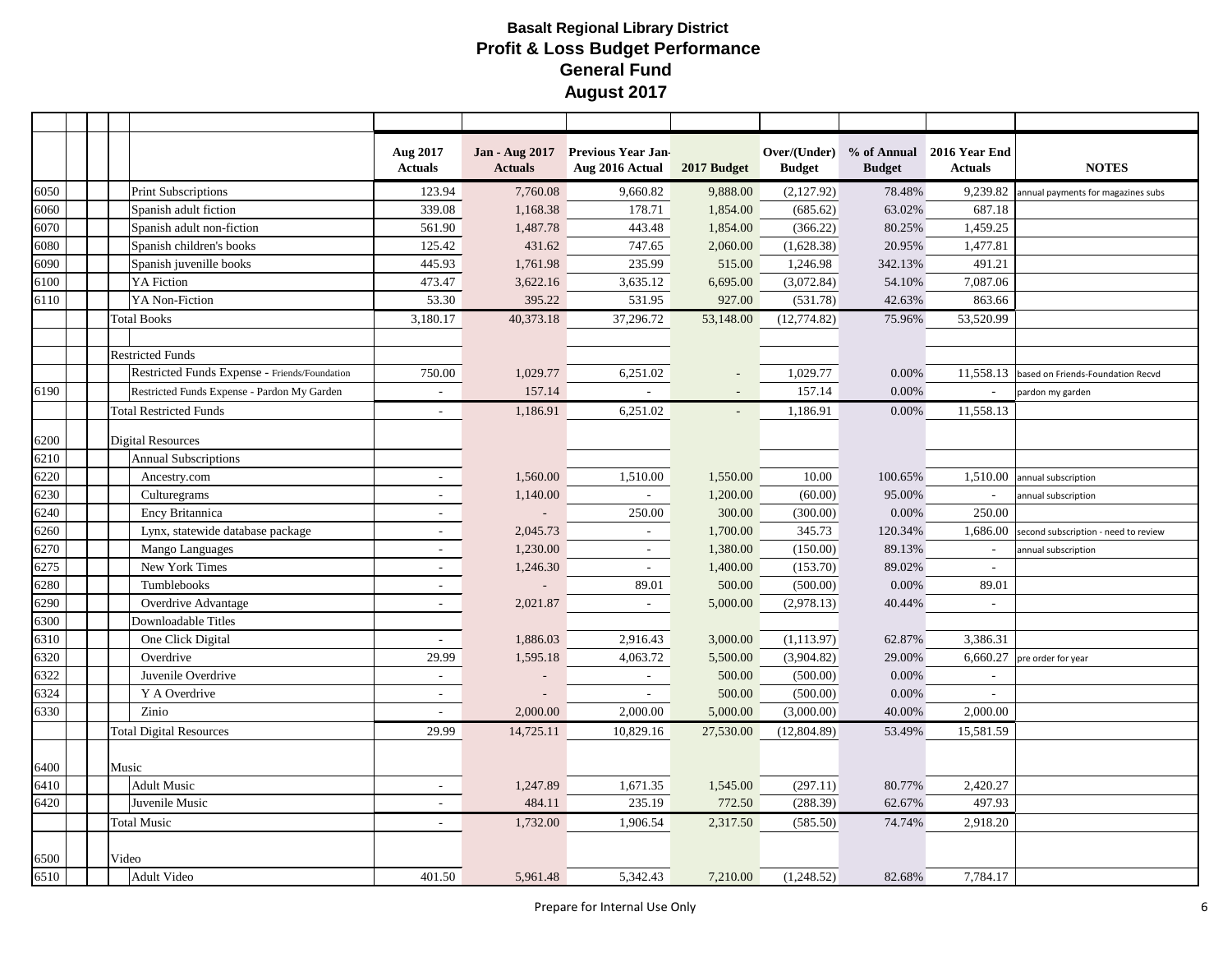|      |                                                                               |                                                                | Aug 2017<br><b>Actuals</b> | Jan - Aug 2017<br><b>Actuals</b> | <b>Previous Year Jan-</b><br>Aug 2016 Actual | 2017 Budget  | Over/(Under)<br><b>Budget</b> | <b>Budget</b> | % of Annual 2016 Year End<br><b>Actuals</b> | <b>NOTES</b>                                       |
|------|-------------------------------------------------------------------------------|----------------------------------------------------------------|----------------------------|----------------------------------|----------------------------------------------|--------------|-------------------------------|---------------|---------------------------------------------|----------------------------------------------------|
| 6520 |                                                                               | Hispanic Video                                                 | $\sim$                     | 152.10                           | 515.93                                       | 824.00       | (671.90)                      | 18.46%        | 592.58                                      |                                                    |
| 6530 |                                                                               | Juvenile Video                                                 | 54.90                      | 743.24                           | 895.63                                       | 2,060.00     | (1,316.76)                    | 36.08%        | 1,351.06                                    |                                                    |
| 6540 |                                                                               | YA Video                                                       |                            |                                  |                                              | 309.00       | (309.00)                      | 0.00%         |                                             |                                                    |
|      |                                                                               | <b>Total Video</b>                                             | 456.40                     | 6,856.82                         | 6,753.99                                     | 10,403.00    | (3,546.18)                    | 65.91%        | 9,727.81                                    |                                                    |
|      |                                                                               | <b>Total Collections</b>                                       | 3,912.00                   | 68,177.75                        | 67,118.45                                    | 103,492.50   | (36,501.66)                   | 65.88%        | 101,944.37                                  |                                                    |
|      |                                                                               | <b>Total Operating expenses</b>                                | 15,997.46                  | 325,974.25                       | 336,757.72                                   | 563,419.63   | (237, 445.38)                 | 57.86%        | 515,646.61                                  |                                                    |
|      | 6900 Payroll Expenses                                                         |                                                                |                            |                                  |                                              |              |                               |               |                                             |                                                    |
| 6910 | Payroll                                                                       |                                                                | 47,203.04                  | 411,037.04                       | 404,096.07                                   | 700,005.23   | (288,968.19)                  | 58.72%        |                                             | 612,199.42 adult services started late Mar/no SD   |
| 6920 | <b>Payroll Service</b>                                                        |                                                                | 322.00                     | 2,969.55                         | 2,449.58                                     | 4,000.00     | (1,030.45)                    | 74.24%        |                                             | $3,602.68$ per payroll processing / Jan = year end |
| 6930 | <b>Payroll Taxes</b>                                                          |                                                                | 3,496.80                   | 31,604.19                        | 31,592.50                                    | 53,000.45    | (21, 396.26)                  | 59.63%        |                                             | 47,437.50 based on payroll paid                    |
| 6940 |                                                                               | <b>Retirement Plan</b>                                         | 1,902.72                   | 17,066.58                        | 11,589.03                                    | 22,400.00    | (5,333.42)                    | 76.19%        |                                             | 19,843.89 employee contribution/BL matching        |
| 6950 |                                                                               | <b>Health Insurance</b>                                        | 2,977.10                   | 24, 207.82                       | 26,763.26                                    | 33,677.16    | (9,469.34)                    | 71.88%        |                                             | 32,057.28 health insurance / TRIAD                 |
| 6980 |                                                                               | <b>Director Search</b>                                         |                            | 2,330.52                         |                                              |              | 2,330.52                      | 0.00%         |                                             | \$15,000 allocated by Board - #6910                |
|      | <b>Total Payroll Expenses</b>                                                 |                                                                | 55,901.66                  | 489,215.70                       | 476,490.44                                   | 813,082.84   | (323, 867.14)                 | 60.17%        | 715,140.77                                  |                                                    |
|      | <b>Total Expense</b>                                                          |                                                                | 71,899.12                  | 815,189.95                       | 813,248.16                                   | 1,376,502.47 | (561,312.52)                  | 59.22%        | 1,230,787.38                                |                                                    |
|      |                                                                               | Net General Fund Income/(Loss) Prior to Capital Rsv Allocation | (34, 737.69)               | 550,938.60                       | 251,793.21                                   | 121,535.09   | 424,232.69                    | 453.32%       | (77, 115.66)                                |                                                    |
|      |                                                                               |                                                                |                            |                                  |                                              |              |                               |               |                                             |                                                    |
|      |                                                                               | Allocation to Capital Reserve Outlay                           | $\sim$                     | $\sim$                           |                                              | 40,000.00    | (40,000.00)                   | 0.00%         | 40,000.00                                   |                                                    |
|      |                                                                               |                                                                |                            |                                  |                                              |              |                               |               |                                             |                                                    |
|      | (34,737.69)<br>Net General Fund Income/(Loss)After Capital Reserve Allocation |                                                                | 550,938.60                 | 251,793.21                       | 81,535.09                                    |              |                               | (117, 115.66) |                                             |                                                    |
|      |                                                                               |                                                                |                            |                                  |                                              |              |                               |               |                                             |                                                    |
|      |                                                                               | <b>General Fund Balance 8/31/17</b>                            |                            | 1.565.216.94                     | 1,403,187.21                                 |              |                               |               |                                             |                                                    |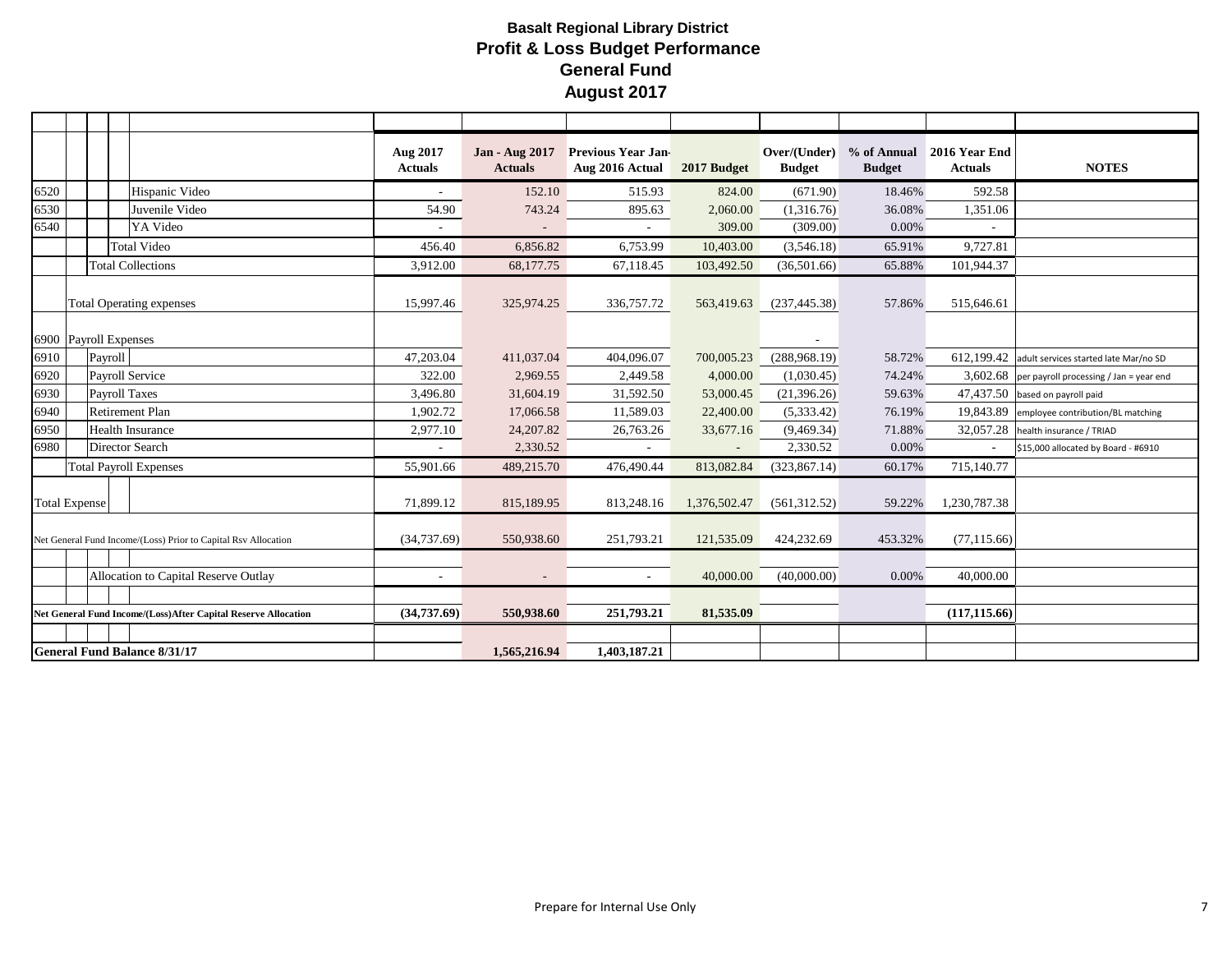# **Basalt Regional Library District Bond Repayment Fund Profit & Loss Budget Performance August 2017**

|                                            |                                         | Aug 2017<br><b>Actuals</b> | <b>Jan - Aug 2017</b><br><b>Actuals</b> | <b>Previous Year</b><br><b>Jan-Aug 2016</b><br><b>Actual</b> | 2017 Budget | Over/(Under)<br><b>Budget</b> | % of Annual<br><b>Budget</b> | <b>2016 Year</b><br><b>End Actuals</b> |
|--------------------------------------------|-----------------------------------------|----------------------------|-----------------------------------------|--------------------------------------------------------------|-------------|-------------------------------|------------------------------|----------------------------------------|
| <b>Bond Repayment Fund Balance 1/1/17</b>  |                                         |                            | 524,891.60                              | 509,612.00                                                   |             |                               |                              |                                        |
|                                            | <b>Bond Repayment Fund:</b>             |                            |                                         |                                                              |             |                               |                              |                                        |
|                                            | <b>Interest Earned - Bond Repayment</b> | 572.40                     | 2,567.35                                | 2,562.12                                                     |             | 2,567.35                      | 100.0%                       | 3,975.83                               |
| Mill Levy Debt Repayment                   |                                         |                            |                                         |                                                              |             |                               |                              |                                        |
| Eagle County                               |                                         | 6,746.98                   | 478,706.50                              | 464,071.16                                                   | 495,890.89  | (17, 184.39)                  | 96.54%                       | 481,202.52                             |
| Pitkin County                              |                                         | 10,924.75                  | 495,062.64                              | 417,338.38                                                   | 428,844.80  | 66,217.84                     | 115.44%                      | 426,790.13                             |
|                                            | <b>Total Mill Levy Debt Repayment</b>   | 17,671.73                  | 973,769.14                              | 881,409.54                                                   | 924,735.69  | 49,033.45                     | 105.3%                       | 907,992.65                             |
| <b>Total Debt Service Fund</b>             |                                         | 18,244.13                  | 976,336.49                              | 883,971.66                                                   | 924,735.69  | 51,600.80                     | 105.58%                      | 911,968.48                             |
| <b>Total Bond Repayment Fund Income</b>    |                                         | 18,244.13                  | 976,336.49                              | 883,971.66                                                   | 924,735.69  | 51,600.80                     | 105.58%                      | 911,968.48                             |
| Expense                                    |                                         |                            |                                         |                                                              |             |                               |                              |                                        |
| <b>Bond Interest</b>                       |                                         |                            | 84,015.63                               | 95,346.88                                                    | 168,031.26  | (84,015.63)                   | 50.0%                        | 190,693.76                             |
| <b>Treasurer's Fees</b>                    |                                         |                            |                                         |                                                              |             |                               |                              |                                        |
| <b>Eagle County</b>                        |                                         | 207.34                     | 14,373.07                               | 13,937.40                                                    | 14,876.73   | (503.66)                      | 96.61%                       | 14,473.23                              |
| <b>Pitkin County</b>                       |                                         | 516.29                     | 25,295.71                               | 21,027.48                                                    | 21,442.24   | 3,853.47                      | 117.97%                      | 21,521.89                              |
| <b>Total Treasurer's Fees</b>              |                                         | 723.63                     | 39,668.78                               | 34,964.88                                                    | 36,318.97   | 3,349.81                      | 109.22%                      | 35,995.12                              |
| Total Bond Repayment Fund Expense          |                                         | 723.63                     | 123,684.41                              | 130,311.76                                                   | 204,350.23  | (80,665.82)                   | 60.53%                       | 226,688.88                             |
| Net Bond Repayment Principle Loan Payment  |                                         | $\sim$                     |                                         | $\bar{a}$                                                    | 700,000.00  |                               | 0.0%                         | 670,000.00                             |
| Net Bond Repayment Fund                    |                                         | 17,520.50                  | 852,652.08                              | 753,659.90                                                   | 20,385.46   | 132,266.62                    | 4,182.65%                    | 15,279.60                              |
|                                            |                                         |                            |                                         |                                                              |             |                               |                              |                                        |
| <b>Bond Repayment Fund Balance 8/31/17</b> |                                         |                            | 1,377,543.68                            | 1,263,271.90                                                 |             |                               |                              |                                        |
|                                            |                                         |                            |                                         |                                                              |             |                               |                              |                                        |
|                                            | ** 2017 Bond Repayment Schedule:        |                            |                                         |                                                              |             |                               |                              |                                        |
|                                            | 5/1/17 - Series 2012 Interest           | 84,015.63                  |                                         |                                                              |             |                               |                              |                                        |
|                                            | 11/1/17 - Series 2012 Interest          | 84,015.63                  |                                         |                                                              |             |                               |                              |                                        |
|                                            | 11/1/17 - Series 2012 Principle         | 700,000.00                 |                                         |                                                              |             |                               |                              |                                        |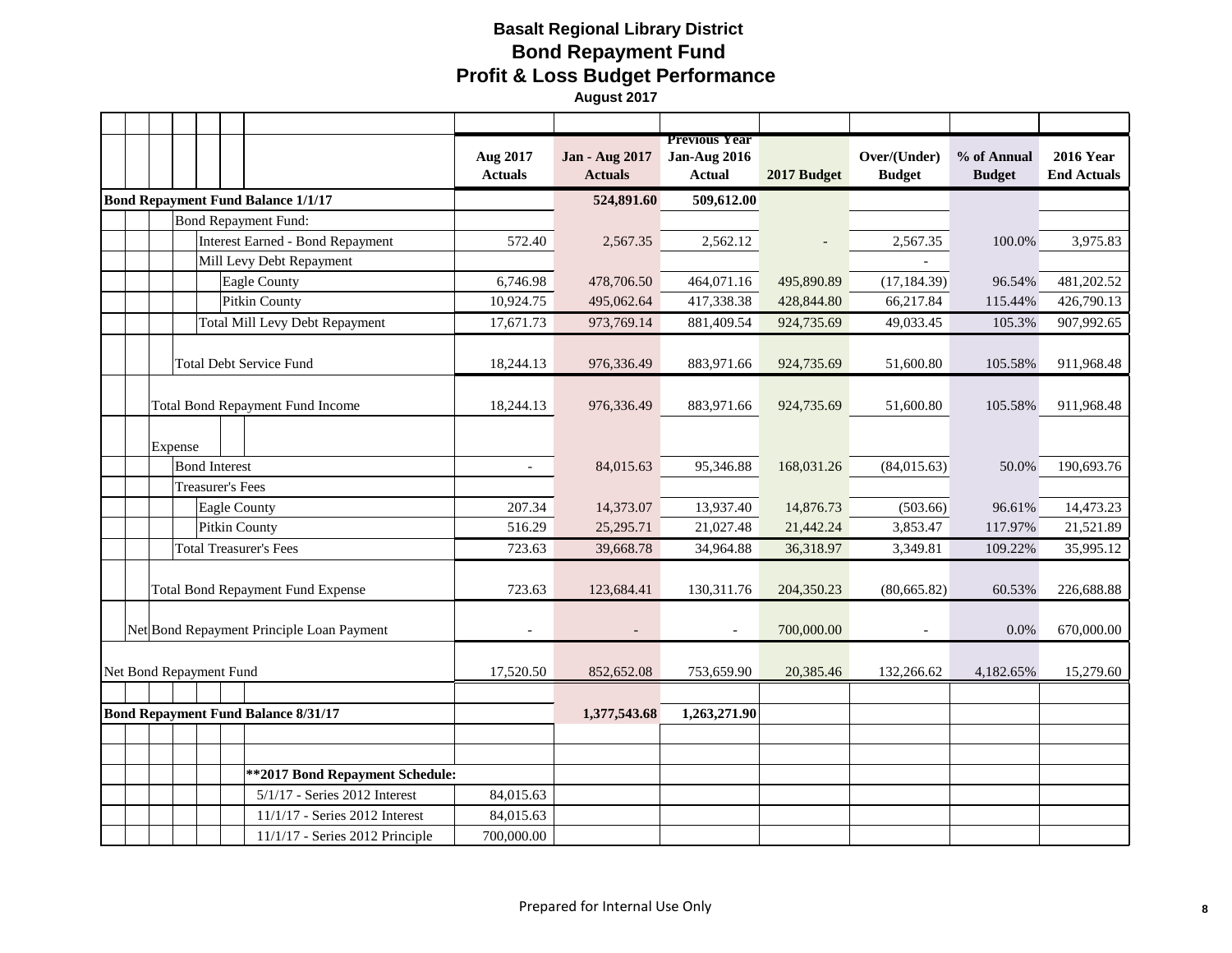# **Basalt Regional Library District Capital Reserve Fund Profit & Loss Budget Performance August 2017**

|  |         |                                             | Aug 2017<br><b>Actuals</b> | <b>Jan - Aug 2017</b><br><b>Actuals</b> | <b>Previous Year</b><br><b>Jan-Aug 2016</b><br><b>Actual</b> | 2017 Budget | Over/(Under) % of Annual<br><b>Budget</b> | <b>Budget</b> | <b>2016 Year</b><br><b>End Actuals</b> |
|--|---------|---------------------------------------------|----------------------------|-----------------------------------------|--------------------------------------------------------------|-------------|-------------------------------------------|---------------|----------------------------------------|
|  |         | <b>Capital Reserve Fund Balance 1/1/17</b>  |                            | 341,233.43                              | 296,720.00                                                   |             |                                           |               |                                        |
|  |         | Capital Reserve Fund:                       |                            |                                         |                                                              |             |                                           |               |                                        |
|  | Income  |                                             |                            |                                         |                                                              |             |                                           |               |                                        |
|  |         | Holy Cross Energy - LED Rebate              | ÷,                         | 3,878.00                                |                                                              |             | 3,878.00                                  | 100.0%        |                                        |
|  |         | Allocation From General Fund                | $\overline{\phantom{a}}$   |                                         | $\overline{\phantom{a}}$                                     | 40,000.00   | (40,000.00)                               | $0.0\%$       | 40,000.00                              |
|  |         | <b>Interest Earned - Reserve Fund</b>       | 367.96                     | 2,473.60                                | 1,181.43                                                     |             | 2,473.60                                  | 100.0%        | 2,057.48                               |
|  |         | <b>Total Capital Reserve Fund Income</b>    | 367.96                     | 6,351.60                                | 1.181.43                                                     | 40,000.00   | (33.648.40)                               | 15.88%        | 42,057.48                              |
|  | Expense |                                             |                            |                                         |                                                              |             |                                           |               |                                        |
|  |         | Capital Reserve Expense                     |                            |                                         |                                                              |             |                                           |               |                                        |
|  |         | Capital Reserve Exp - Asphalt Seal/Repair   | ä,                         |                                         |                                                              | 3,900.00    | (3,900.00)                                | $0.0\%$       |                                        |
|  |         | Capital Reserve Exp - Build Ext Seal/Paint  | ä,                         |                                         |                                                              | 12,400.00   | (12,400.00)                               | 0.0%          |                                        |
|  |         | Capital Reserve Exp - Computers - 50% Offi  | $\overline{\phantom{a}}$   |                                         | $\overline{\phantom{a}}$                                     | 14,000.00   | (14,000.00)                               | $0.0\%$       |                                        |
|  |         | Capital Reserve Exp - Miscellaneous         |                            | 14,543.50                               | $\overline{\phantom{a}}$                                     | 10,000.00   | 4,543.50                                  | 145.44%       | 17,544.05                              |
|  |         | Total 8300 · Capital Reserve Expense        | ÷,                         | 14,543.50                               | $\sim$                                                       | 40,300.00   | 4,543.50                                  | 36.09%        | 17,544.05                              |
|  |         | Net Capital Reserve Fund                    | 367.96                     | (8,191.90)                              | 1,181.43                                                     | (300.00)    | (38, 191.90)                              | 2,730.63%     | 24,513.43                              |
|  |         | <b>Capital Reserve Fund Balance 8/31/17</b> |                            | 333,041.53                              | 297,901.43                                                   |             |                                           |               |                                        |
|  |         |                                             |                            |                                         |                                                              |             |                                           |               |                                        |
|  |         | Capital Reserve Exp Detail                  |                            |                                         |                                                              |             |                                           |               |                                        |
|  |         | LED Lights/Installation                     | 14,543.50                  |                                         |                                                              |             |                                           |               |                                        |
|  |         | Total                                       | 14,543.50                  |                                         |                                                              |             |                                           |               |                                        |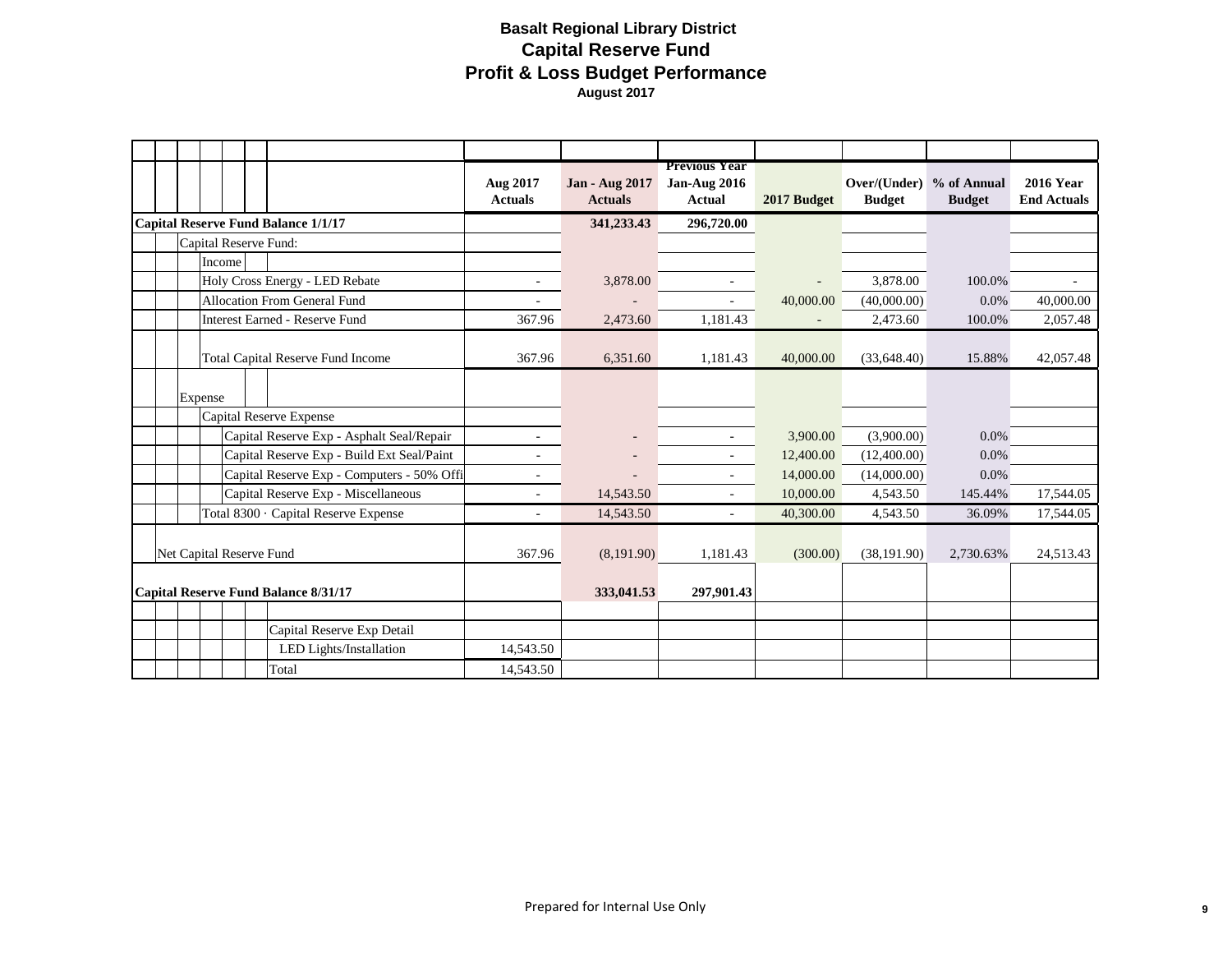### **Basalt Regional Library District General Fund Maintenance Detail as of August 31, 2017**

| <b>Maintenance Expenditure Detail</b> |                            |                                          |          |
|---------------------------------------|----------------------------|------------------------------------------|----------|
| Month                                 | Vendor                     | <b>Detail</b>                            | Amount   |
| <b>January</b>                        |                            |                                          |          |
|                                       | Basalt Mini Storage        | Jan Storage                              | 164.00   |
|                                       | Aspen Maintenance          | supplies                                 | 473.05   |
|                                       | The Fireplace Comp         | turn on gas fireplace                    | 110.92   |
|                                       | Roto Rooter Plumbing       | scheduled maintenance for restrooms      | 659.00   |
|                                       | Acem Alarm Company         | 2017 Annual Test & Inspection            | 500.00   |
|                                       | Grizzly Creek Enterpr      | paint study room/hang art/repair toilets | 470.00   |
| <b>Total January</b>                  |                            |                                          | 2,376.97 |
|                                       |                            |                                          |          |
| February                              |                            |                                          |          |
|                                       | One Source Lighting        | repair lights in children's circle       | 575.00   |
|                                       | Grizzly Creek Enterpr      | spot clean carpet stains                 | 40.00    |
| <b>Total February</b>                 |                            |                                          | 615.00   |
|                                       |                            |                                          |          |
| March                                 |                            |                                          |          |
|                                       | Acme Alarm                 | 2nd quarter monitoring                   | 99.00    |
|                                       | <b>Basalt Mini Storage</b> | Feb Storage                              | 164.00   |
|                                       | <b>Basalt Security</b>     | extra keys                               | 18.75    |
|                                       | <b>Basalt Mini Storage</b> | March Storage                            | 164.00   |
| <b>Total March</b>                    |                            |                                          | 445.75   |
|                                       |                            |                                          |          |
| April                                 |                            |                                          |          |
|                                       | Basalt Mini Storage        | April storage                            | 164.00   |
|                                       | <b>Basalt Mini Storage</b> | May Storage                              | 164.00   |
|                                       | <b>Grizzly Creek Enter</b> | repair men's bathroom faucet             | 80.00    |
|                                       | Office Depot               | maint supplies                           | 121.65   |
| <b>Total April</b>                    |                            |                                          | 529.65   |
|                                       |                            |                                          |          |
| May                                   |                            |                                          |          |
|                                       | <b>Basalt Mini Storage</b> | June Storage                             | 164.00   |
|                                       | Two Peaks Electric         | move floor receptical                    | 215.00   |
|                                       | Orkin                      | Pest Control                             | 104.26   |
| May                                   |                            |                                          | 483.26   |
|                                       |                            |                                          |          |
| June                                  |                            |                                          |          |
|                                       | <b>Basalt Mini Storage</b> | <b>July Storage</b>                      | 164.00   |
|                                       | Bodart                     | shelving                                 | 1,880.48 |
|                                       | Acem Alarm Company         | 3rd Quarter Monitoring                   | 99.00    |
|                                       | <b>Grizzly Creek Enter</b> | change main cooling filters              | 75.00    |
| June                                  |                            |                                          | 2,218.48 |
|                                       |                            |                                          |          |
| July                                  |                            |                                          |          |
|                                       | Acme Alarm                 | troubleshoot fire system                 | 260.50   |
|                                       | <b>Factory Direct</b>      | filters                                  | 430.20   |
|                                       | Flame Out Fire             | Fire Sprinkler Work                      | 856.25   |
|                                       | Shine-A-Blinds             | repair blind in conference room          | 1,251.18 |
|                                       | The Fireplace Company      | gas fireplace tune up                    | 180.00   |
|                                       | Two Peaks Electrical       | run wiring for new shade                 | 70.00    |
| July                                  |                            |                                          | 3,048.13 |
|                                       |                            |                                          |          |
| Aug                                   |                            |                                          |          |
|                                       | <b>Basalt Mini Storage</b> | Aug storage                              | 164.00   |
|                                       | <b>Basalt Security</b>     | security lever for children's room       | 397.50   |
|                                       |                            |                                          |          |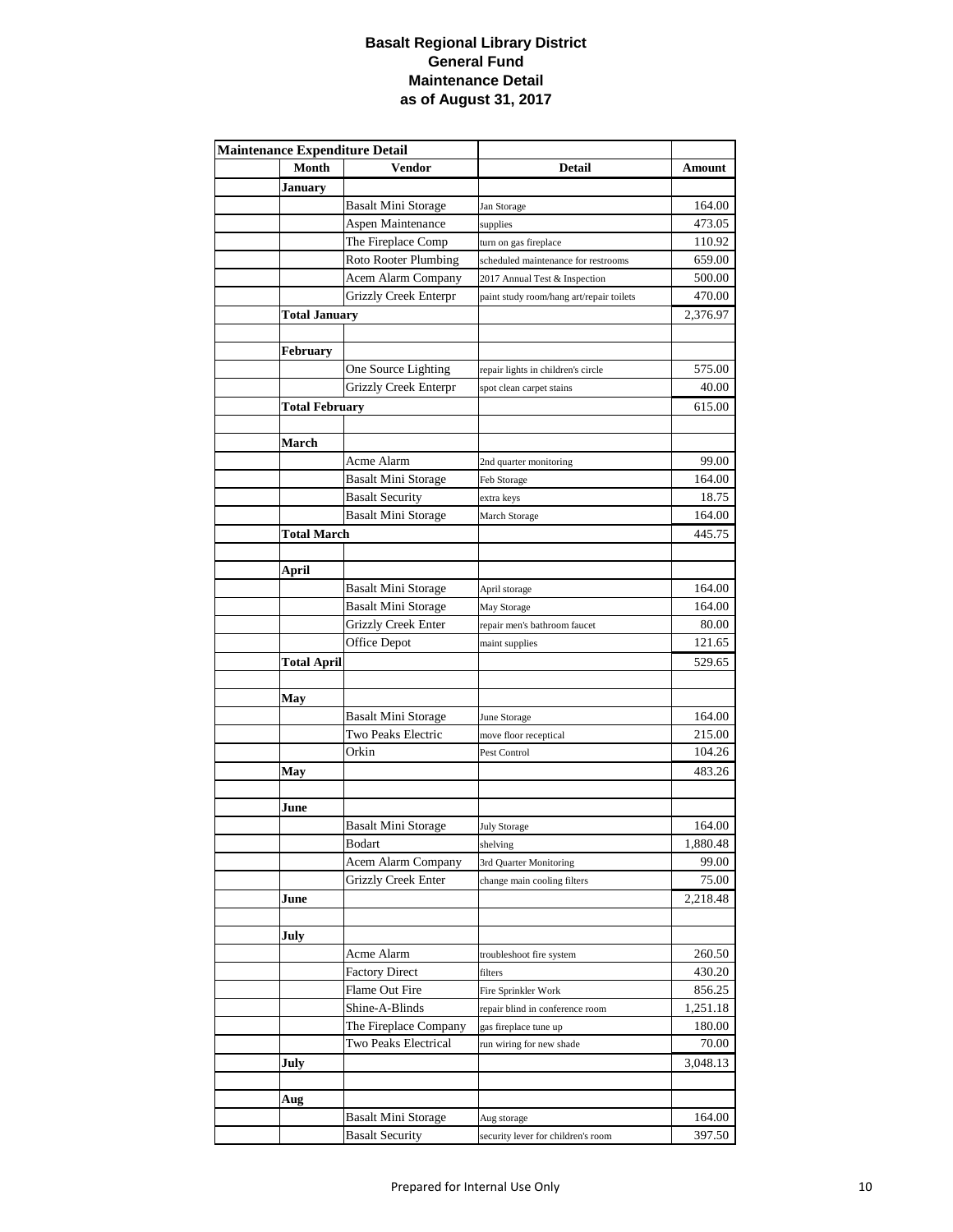### **Basalt Regional Library District General Fund Maintenance Detail as of August 31, 2017**

| <b>Maintenance Expenditure Detail</b> |                            |                      |          |
|---------------------------------------|----------------------------|----------------------|----------|
| Month                                 | Vendor                     | <b>Detail</b>        | Amount   |
|                                       | Two Peaks Electrical       | replace 2 exit signs | 600.00   |
|                                       | Acme Alarm                 | panel / monitoring   | 236.50   |
|                                       | <b>Basalt Mini Storage</b> | Sept storage         | 164.00   |
| Aug                                   |                            |                      | 1,562.00 |
|                                       |                            |                      |          |
| <b>Summary</b>                        |                            |                      |          |
|                                       | Alarm System               | 1,096.00             |          |
|                                       | Fire Sprinklers            | 856.25               |          |
|                                       | <b>Maintenance Testing</b> | 758.00               |          |
|                                       | Miscellaneous              | 4,828.25             |          |
|                                       | Pest Control               | 104.26               |          |
|                                       | Plumbing/HVAC              | 280.00               |          |
|                                       | Shelving                   | 1,880.48             |          |
|                                       | Storage                    | 1,476.00             |          |
|                                       | <b>Window Cleaning</b>     |                      |          |
| Total                                 |                            | 11,279.24            |          |